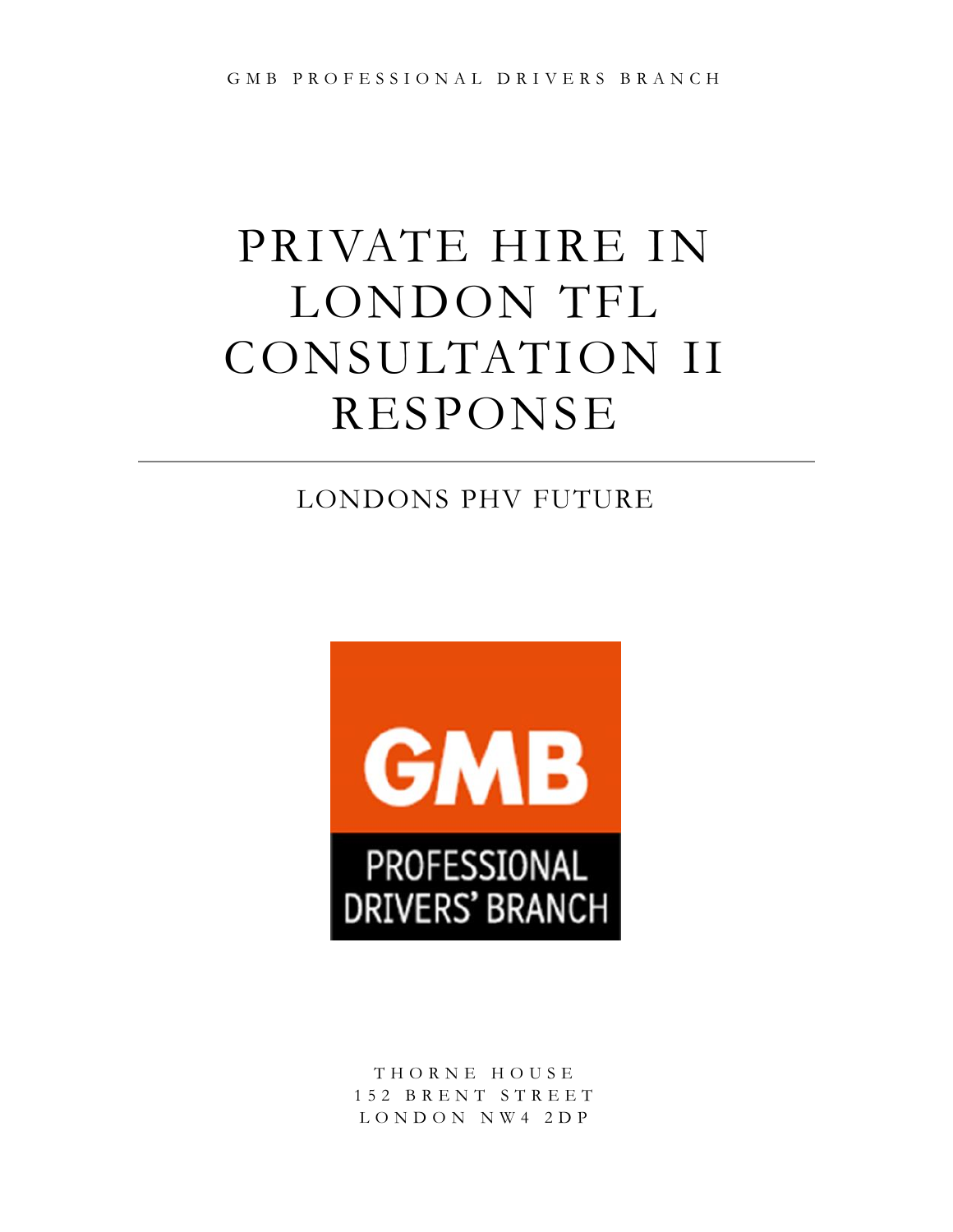# **GMB Professional Driver's Branch**

Our membership is made up of those who drive professionally for a living and those who also assist them.

GMB membership Includes Private Hire Drivers, Taxi (Hackney) drivers as well as delivery, ambulance drivers, vehicle valets and Parts Delivery Drivers.

We also have a number of small private hire operators within our membership.

A large proportion of our membership is self-employed.

We have a close working relationship with TFL and have been responsible for working to help create and work on the legislation in place today from work on sight and diabetes for drivers to the bus lane signs available for Private hire vehicles in London.

Our London membership is substantial and growing and is made up of Both Taxi and Private Hire drivers.

We have links with many safety groups and other trade bodies.

Our branch maintains cordial relations with many licencing authorities.

The GMB has had recent contact with most assembly members and the Mayor in relation to the needs of both Passengers and drivers in London and its environs and this submission is a clarification of our concerns and suggestions for the future of Private Hire and its role in London.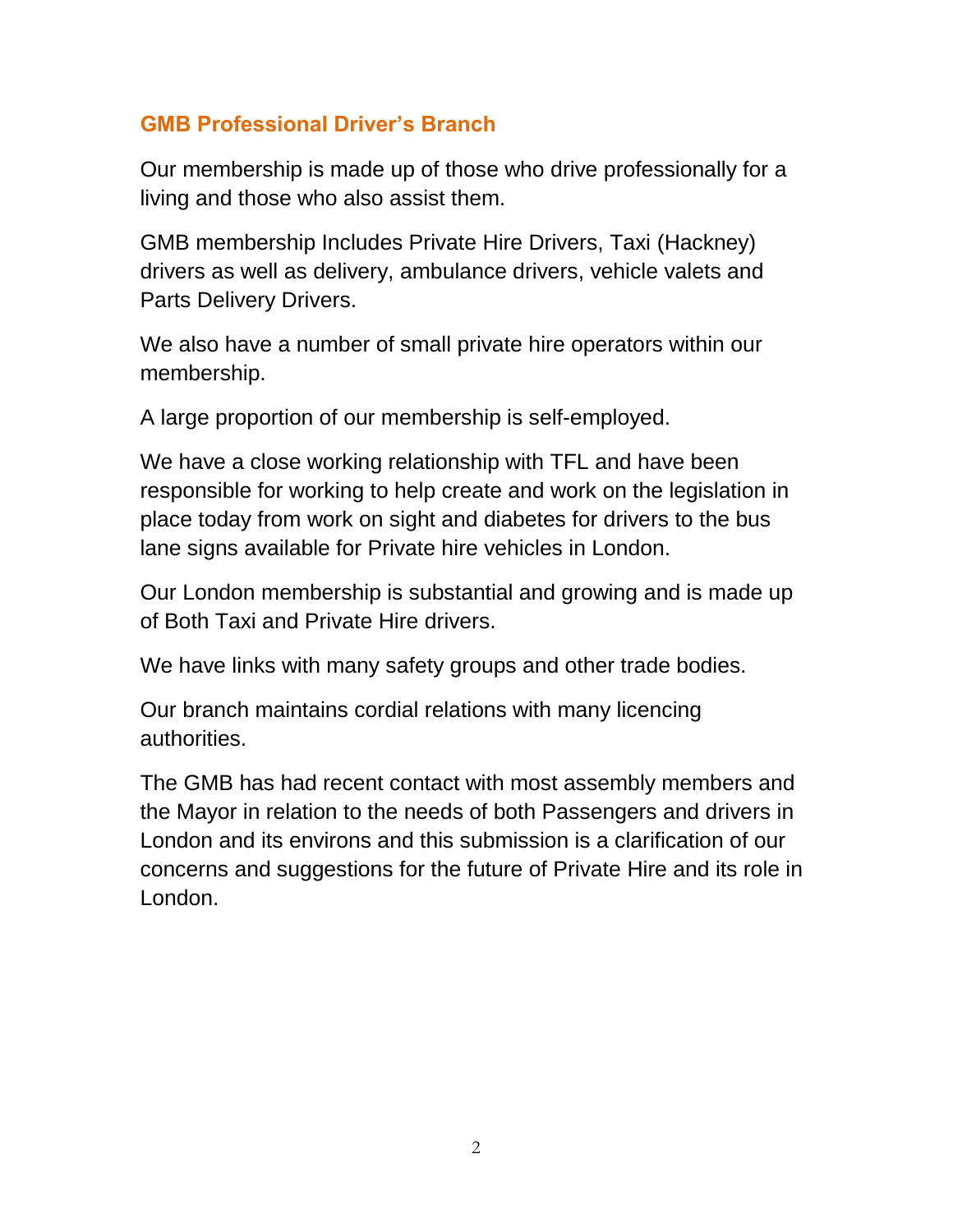# **GMB and TFL**

The GMB Professional Drivers branch (GMB) Attend meetings frequently with TFL on a range of issues including Compliance and Licensing.

We pass on data and information to both enforcement and ground transportation officials of TFL on a frequent basis

# The TFL Private Hire Consultation

Transports for London have decided to review the regulations and standards in place for the Private Hire trade under its purview.

The following response is to questions raised by TFL in its initial consultation paper and GMB Professional Drivers Branch responses to issues as we see them.

Some issues may not be directly addressable by TFL but we believe they are noteworthy enough to bring them to the publics and government's notice.

The results of this report will form part of the future planning for London's Private hire and Taxi trades.

A copy of the initial consultation paper can be found on line or via application to our Branch.

We hope that some of the suggestions and recommendations we make will help shape a safe and profitable future for all those involved in provision of Ground Transportation in the areas under TFL's influence.

# **IMPORTANT**

**Whilst we recognise this consultation is open to all parties' responses from those directly engaged in private hire rather than Taxi should be given priority in coming to decisions based on responses.**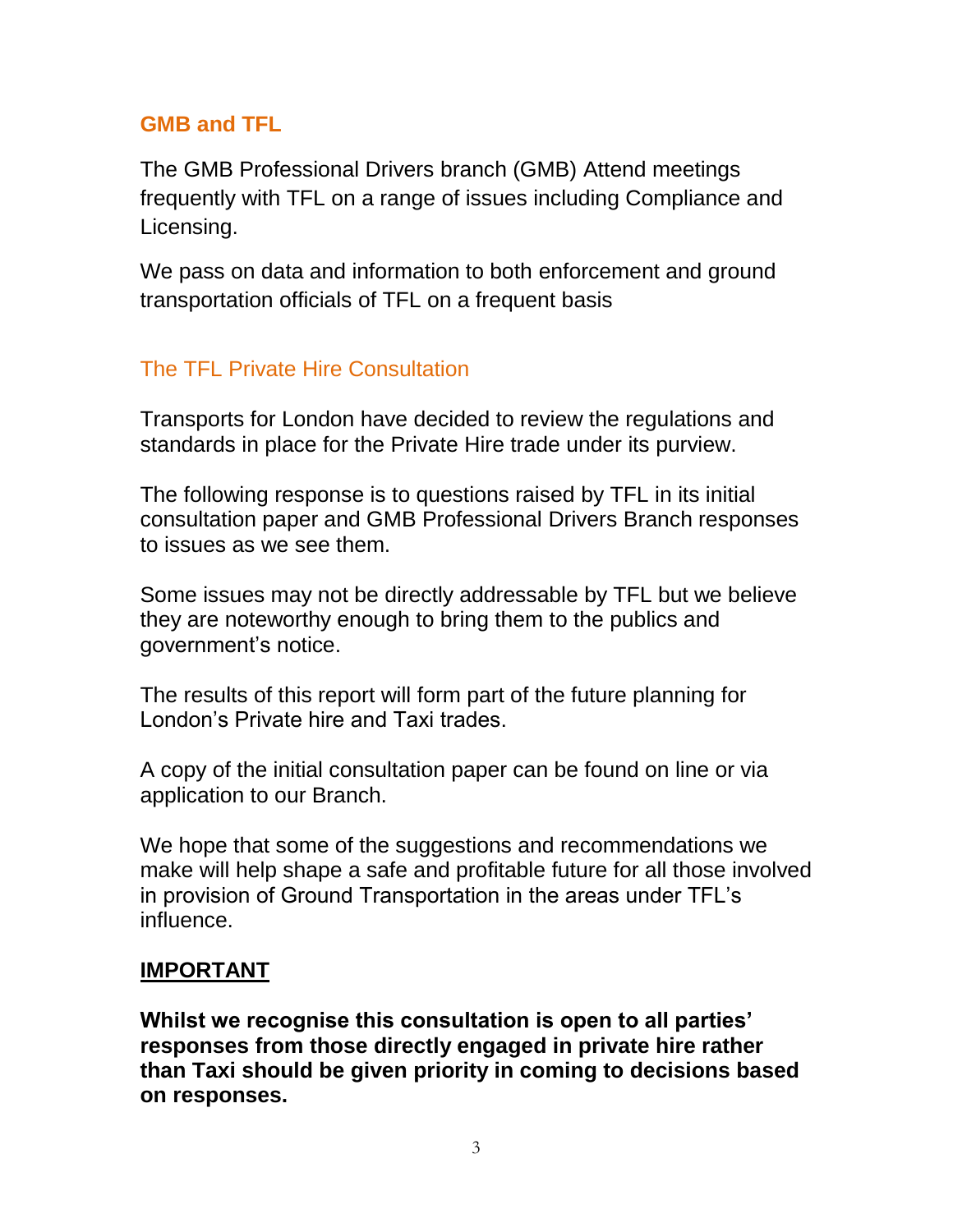# **Response to Proposals**

**1.Operators must provide a booking confirmation to passengers containing the driver photo ID and details of the vehicle being used to discharge the booking**

The rules and regulations were laid down and approved in 2000 before the advent of Application Booking Technology and Online Booking systems and needs to be addressed to keep up with our ever changing world.

Firstly, regulation 11 when booking a journey, the user of the App needs to use passwords only known to them to book a journey via an app in a similar way we use apps to access our bank accounts or other valuable information.

A second different password or Pin should be completed when accessing the vehicle to be sure that the passenger taking the journey is the passenger who owns the account.

Additionally, Mobile Phones should be registered with operators so that in the event of fraud IMEI numbers corresponding to clients' accounts can only be used or approved.

This should be the same in the case of drivers phones to prevent passing off.

Measures such as this will ensure in gaining access to the booking account only the owner of the account or his nominees will be able access the application or booking system which will help cut down on fraudulent transactions and will add safely to the driver and passenger alike.

Presently anybody can book via an app without the need of passwords to enter the application or software/booking system.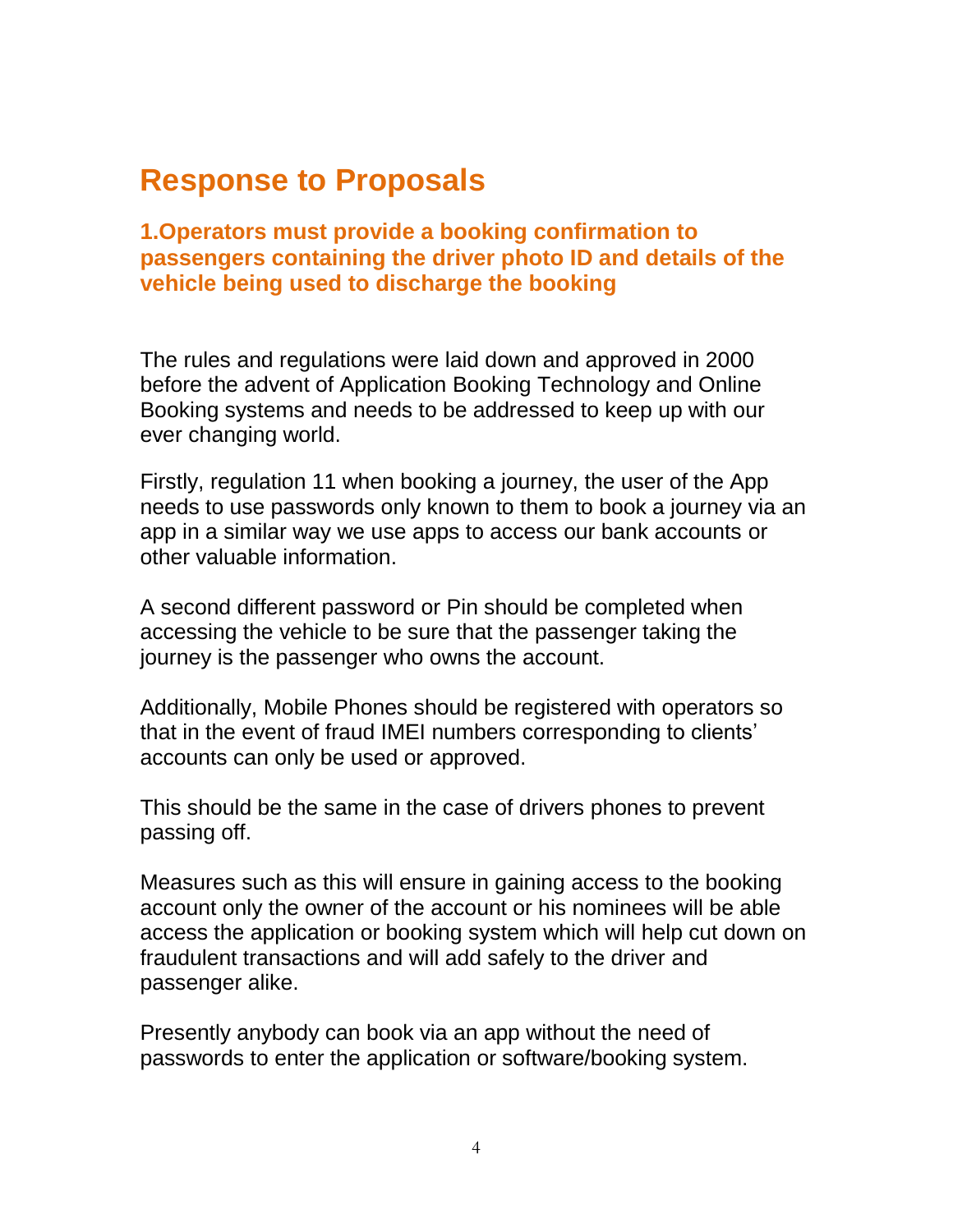Many phones are stolen or information cloned which gives easy access to financial details.

If a GPS trail is available this should comprise part of any data however we speak to this aspect in the following response.

#### 1.Do you agree with the above proposal?

We feel that provision of a driver photograph is not a necessity and if the suggestion is brought in the facility not to be able to screenshot the data is necessary. Broadly speaking any improvement on safety is key for all.

We also believe a separate navigation device should be mandatory as reliance on a phone which has multiple functionality is a hazard.

## **2.Operators must provide booking confirmation details to the passenger at least five minutes prior to the journey commencing**

2. Do you agree with our proposal for a time delay between journey booking and commencement?

We see no value in this proposal as passenger safety has to be of paramount importance.

To leave a vulnerable individual exposed to danger by way of delaying a booking seems not only dangerous but ill considered.

Do you think that a different time interval to five minutes is appropriate?

No.

However, we do see a need for clear provision on platforms to prove they are not plying.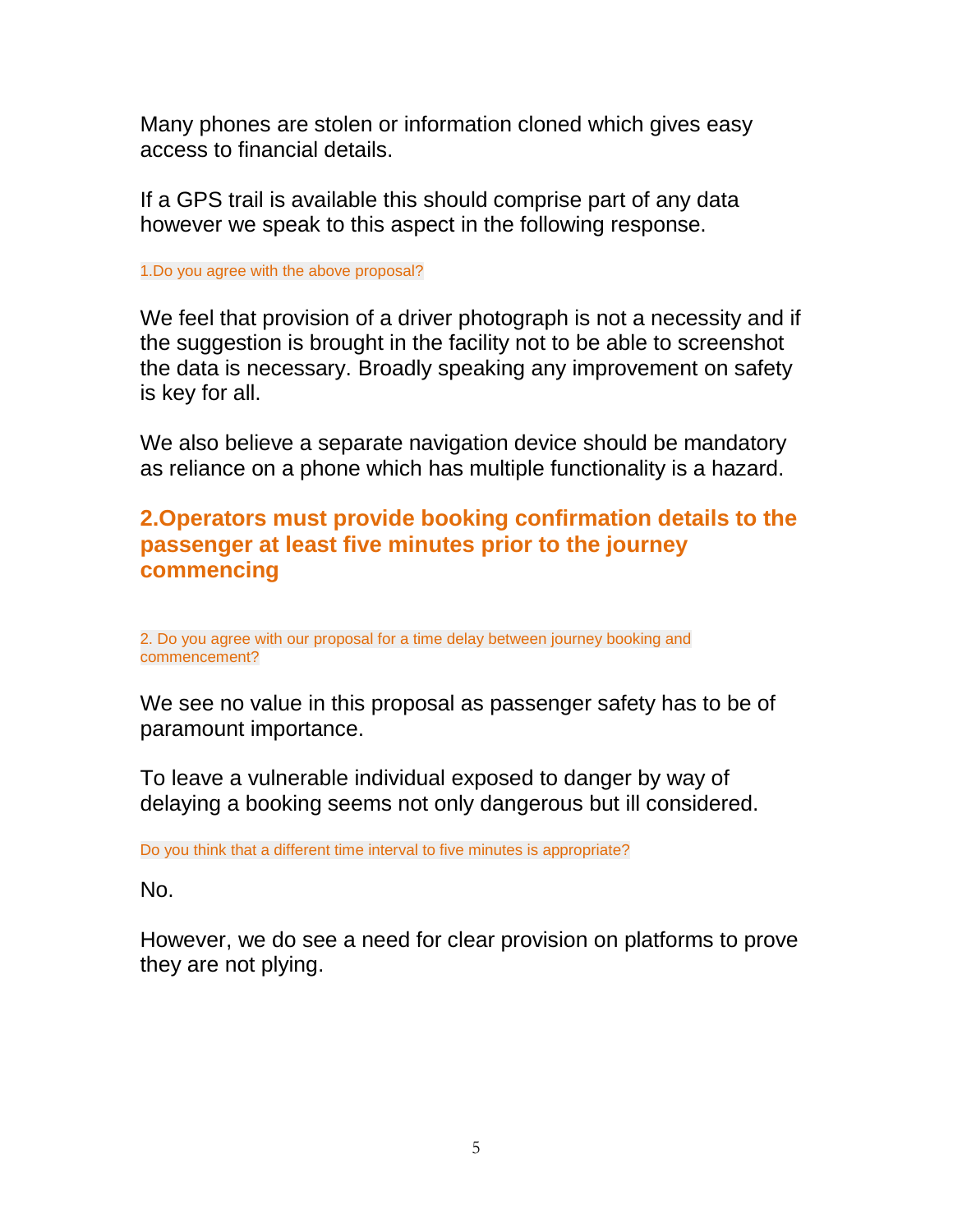## **3.Operators will be required to seek TfL approval before changing their operating model**

4. Do you agree with the above proposal?

Yes.

We see this as a positive step.

However, we must reiterate where a company buys out another or changes directorships that drivers who have deposits see funds wholly transferred and that a company that fails to do so should have its license revoked.

All operators should be obliged or notify TFL of any changes to their operating model online and if needed TFL before approving should visit the operator's office.

Changes in booking software or methodology of booking procedure must be conveyed to be sure all guidelines are met.

We believe that a simple solution would be clearer indications to operators who their liaison is at TFL and provide the operator with a secure login to check and update data as required within this interface would be appropriate contacts for the purpose of interaction when queries arise.

Operators should notify TFL online when they take on new drivers and when drivers leave as drivers should be required to do so as already suggested in this document.

TFL need to have on record where a licensed driver operates from and up to date personnel address details which in some cases change regularly.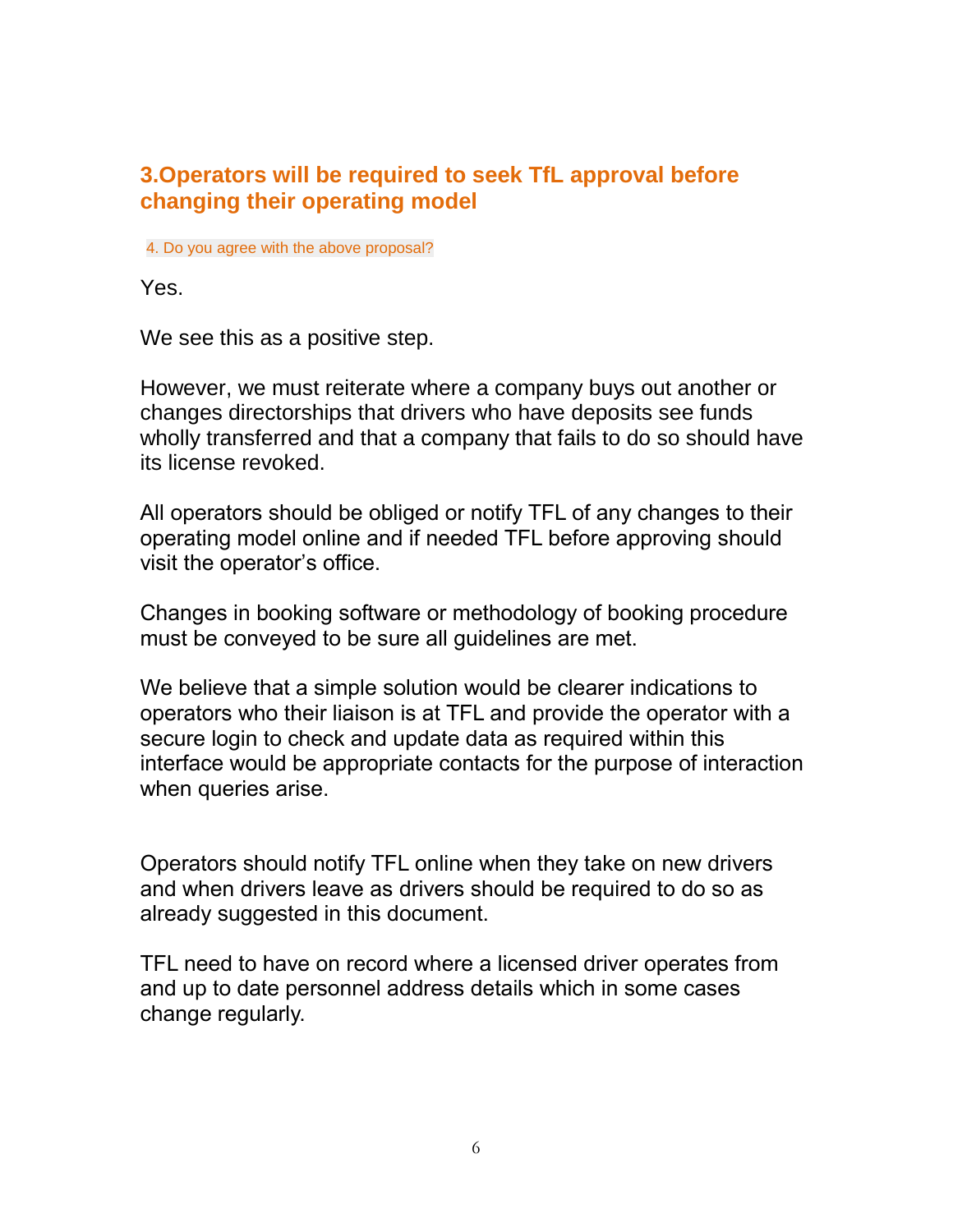# **4.Security for app based booking platforms**

5.What are your views on ensuring that app based platforms are secure and do not allow passenger or driver fraud?

Whilst we recognise this is an issue unless a facility exists to be sure data cannot be purloined, hacked or used by third parties we cannot see how.

We are in agreement that misuse of apps based platforms is an issue and that fraud prevention should be a major consideration however we are mindful that in many cases drivers lose income due to unfounded claims by users.

Unless app platforms can confirm conclusively that driver has acted fraudulently they should not be in a position to deactivate them.

Additionally, a fraud fund should be in place to protect drivers against consequential loss as a result of fraud perpetrated by passengers.

6.Do you believe that there is sufficient technology available to achieve this and if so what technology do you believe we should consider?

Whilst both fingerprint and facial technology exists on smartphones there is a chance this can be used by others for nefarious purposes.

Voice recognition could work as it may ask for random phrases that match the drivers voice.

If and when any technology is available, it must be capable of not being susceptible to fraud and must have layers of security to protect a driver from potential fraud.

In the case of passenger's appropriate systems need to match those suggested for drivers.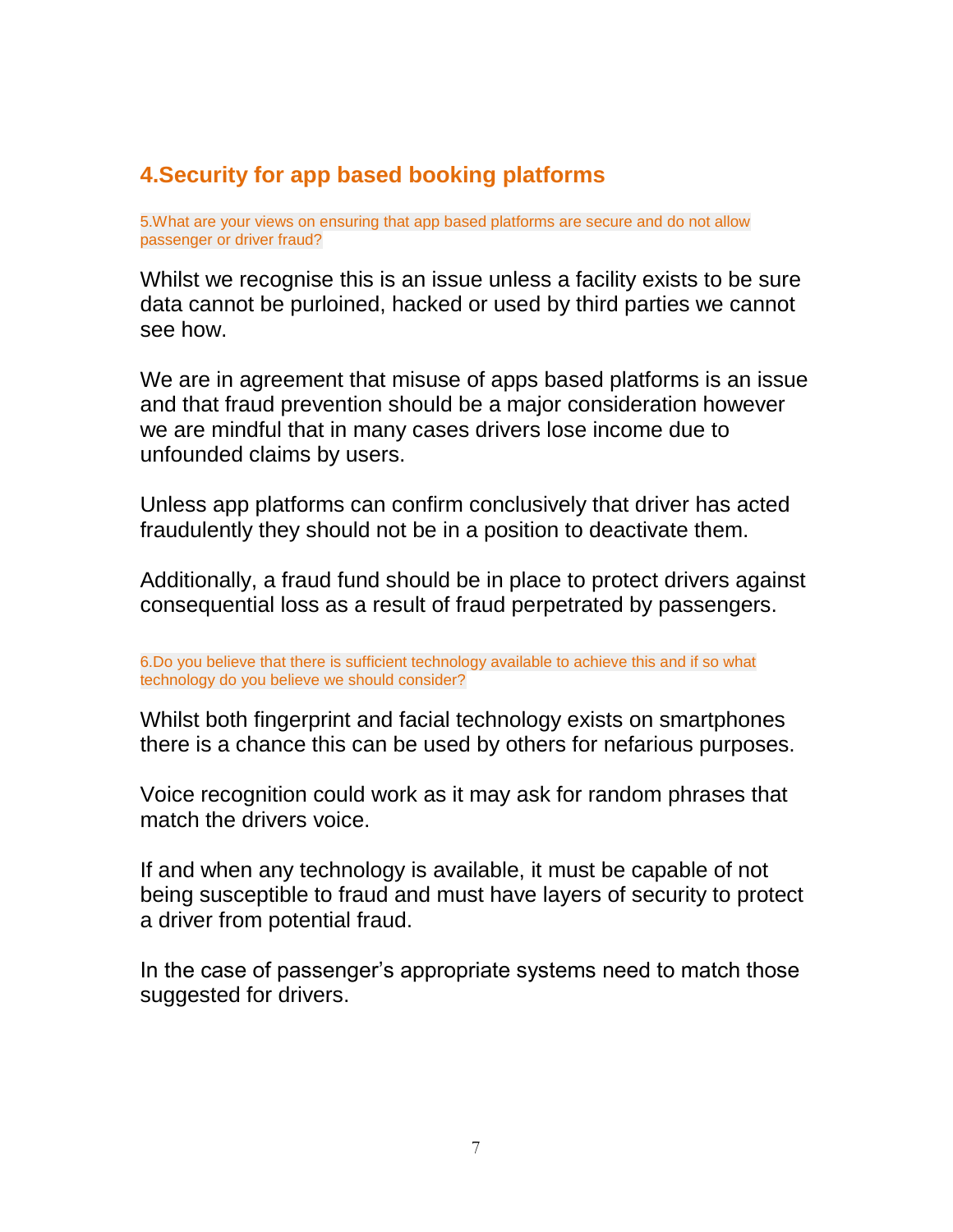# **5.Operator must offer a facility to pre-book up to seven days in advance**

7.Do you agree with the above proposal?

No. Please see below.

8.Do you consider a period other than seven days to be appropriate?

No.

Operators should be free to accept or decline bookings as they desire.

Such a facility would be difficult for small operators to maintain especially in the event of lack of availability or in a small operators case facility to add additional drivers.

We also believe this will create a loss to smaller operators as this will force ehail apps in to a market place that will further diminish local operators and of course freedom of choice.

The potentiality to force rates down further would be detrimental.

## **6.TfL proposes to no longer issue licenses for in-venue operators or temporary events**

9.Do you agree with the above proposal?

No.

10.How would you propose that venues and temporary events ensure safe and adequate transportation options for those attending such events?

Temporary operator licensed events need to continue but the temporary license needs to expire at the end of the event period not continue as the operator could in effect If a regular venue have drivers routing outside said venue.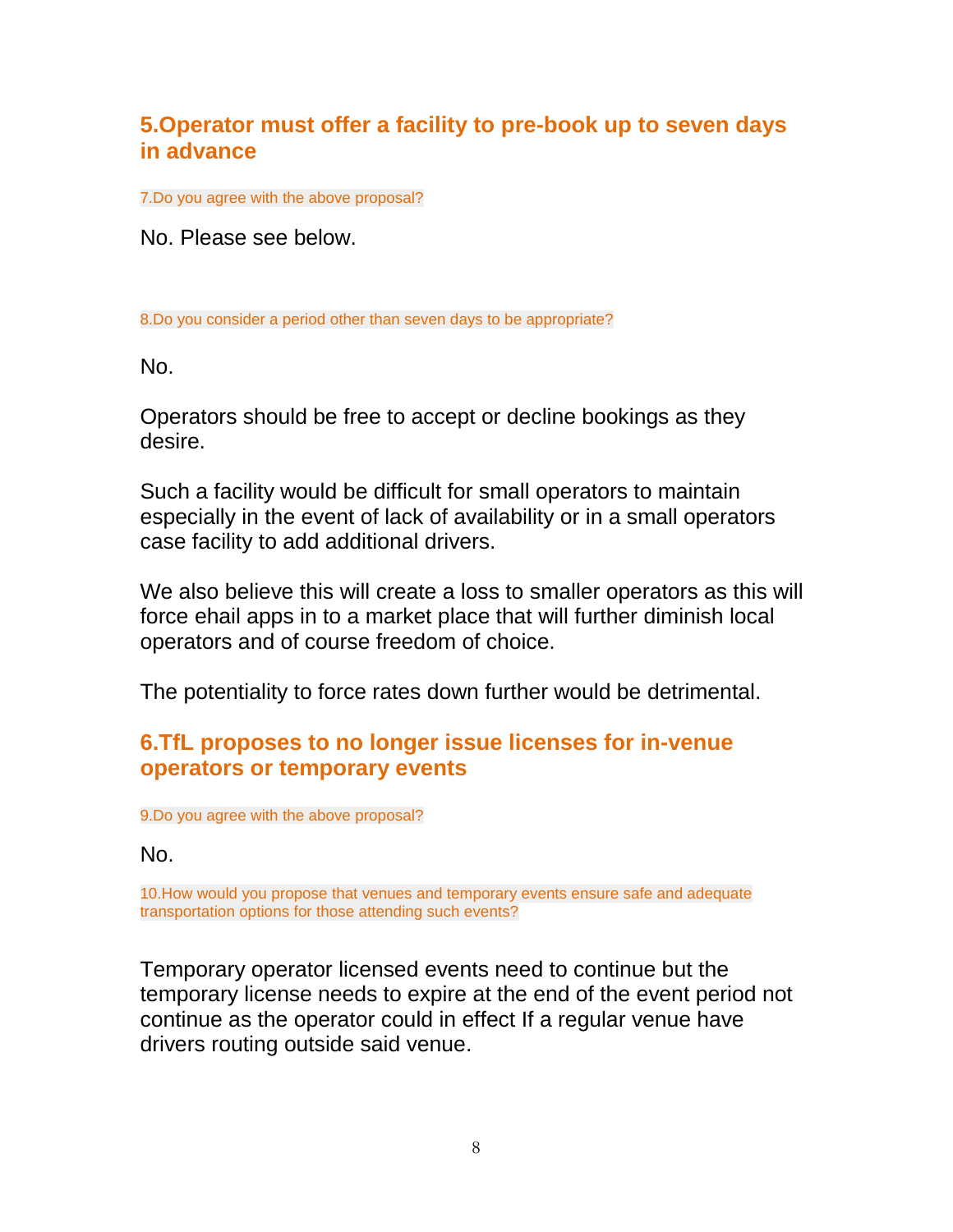A separate bay for Taxi needs to be in place and this would give the choice to those leaving the event.

Where drivers are specific to an event they will need to have further proof that they are under the operator providing cover to deter interlopers and illegal plying and touting.

Journeys would have to be booked in advance of transfers to confirm specific destinations.

Licensed operators would have to demonstrate that they have infrastructure to handle the event and would need to use accredited staff who have passed DBS checks to marshal vehicles.

Preferably vehicles would need to be booked in advance of departure.

Pop up Taxi Bays must be provided at temporary events.

Operator Details must be displayed prominently with the operator licence number.

We need or keep operators within clubs and when the customer has booked inside the venue the customer has to be given the registration number of the vehicle and escorted to the correct vehicle especially if they are drunk or the worse for ware and especially if the customer is a lone female.

An option of a licensed black taxi should be offered to all individuals who are choosing to book a transfer

The client has to ask for a vehicle inside the venue and any operator staff approaching prospective customers outside the venue should be considered touting and should after warnings to the operator should mean loss of operator license including the main operators trading address if this is different or the satellite office.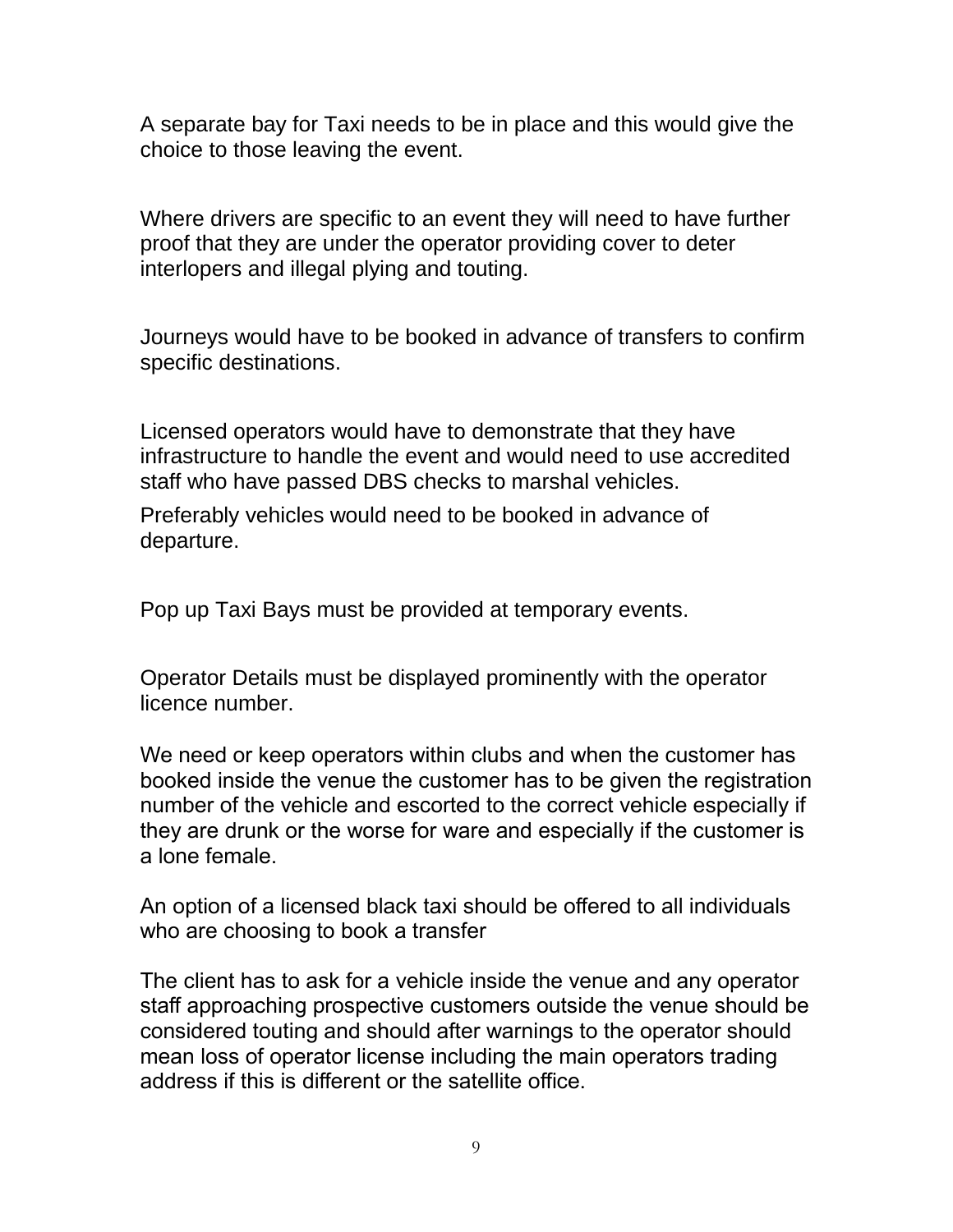Where space is limited at a venue a Booking zone should be available as it is widely known that often potential passengers have already left premises when they realise they need a transfer.

Many will not return in or will not be allowed re admittance by venue staff.

This often leaves them at the mercy of illegal touts operating in the vicinity.

We also believe that it should be an offence for staff working for a venue to procure or provide Private Hire cars and to receive pecuniary gifts from drivers for such provision.

This issue goes beyond Night Clubs and needs similar provision for hotels as an example Concierges and Restaurants.

In many cases it is the venues responsibility to provision a service and this should not be a profit centre.

Vehicles at venues should show some identification to confirm they are venue based and not outside drivers to aid safety to those booking and to enable enforcement to be sure that parking, noise and engines running whilst standing regulations are obeyed.

If a satellite office or an in venue office is allowed, provision for a taxi rank must be made available, for passengers wishing to make their onward travel, via taxi.

# **7.Operator must have a fixed landline telephone which must be available for passenger use at all times**

#### 11.Do you agree with our proposal?

A Full time phone number with proof of phone bill should be in place.

Operators should be available 24/7 to accept calls an emergency mobile number is not acceptable as this may lead to offices avoiding obligations.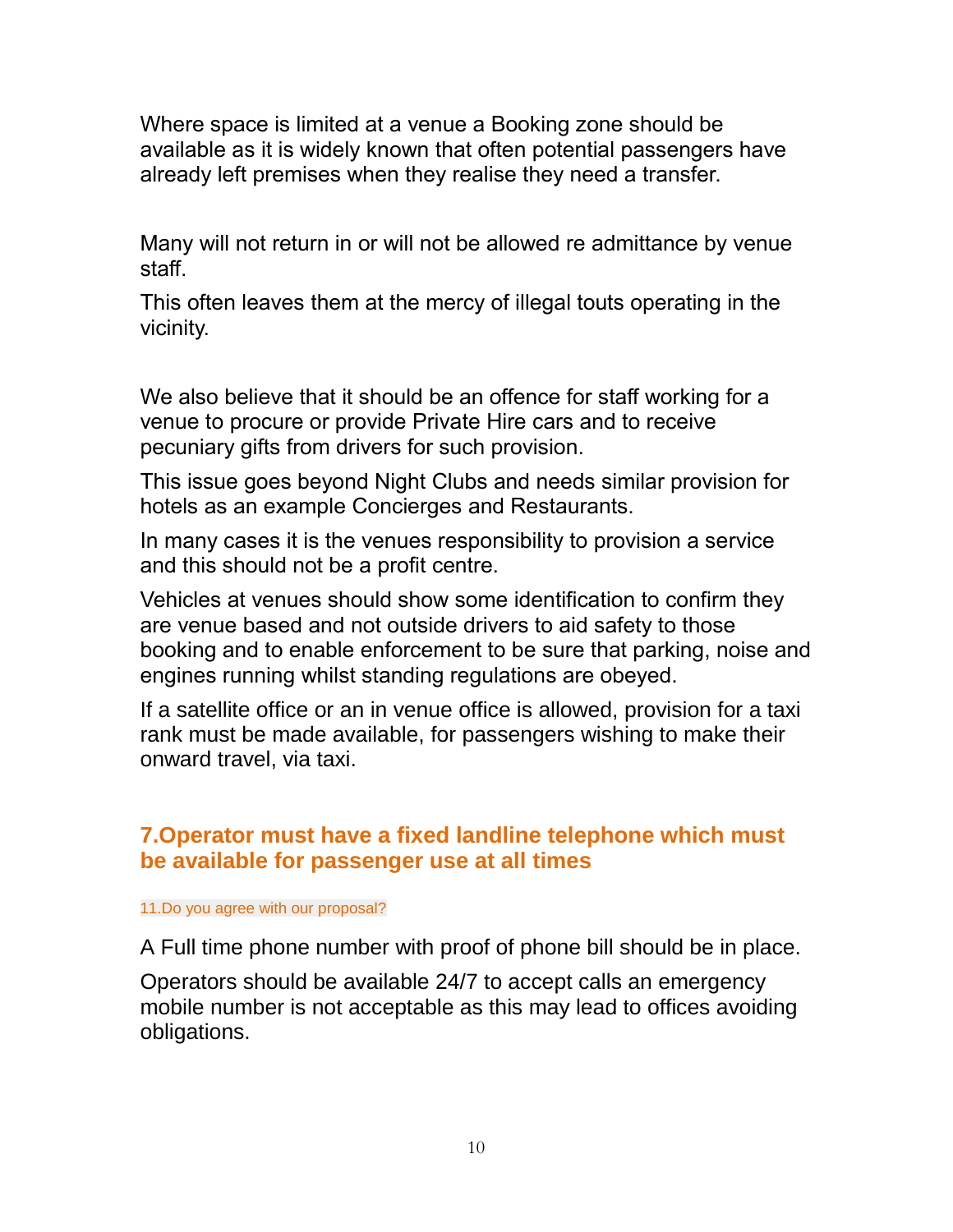Both drivers and passengers often face issues that an email or using twitter will not solve.

There are not only data protection issues but privacy issues.

Turning to the fact that those who may have impediments to using a smart phone this creates an imbalance of haves and have nots.

A deaf or blind individual or those without internet access should have a facility to make bookings.

Should all companies eventually move to app based business this could create an issue for those who do not have this access.

Additionally, should a mobile phone fail the need for contact is still required the ensures it is maintained.

Operators should preferably be London based to be able to identify issues and locations only a Londoner may know.

# **8.Operators must not show vehicles being available for immediate hire, either visibly or virtually via an app**

12.Do you agree with our proposal?

As long as an app can confirm availability in terms of time for a vehicle to reach the customer this should alleviate the need to display the whereabouts of the vehicle.

Once a booking is commenced a vehicle should be visible to the passenger (and or their agent.) for the purposes of tracking and safety.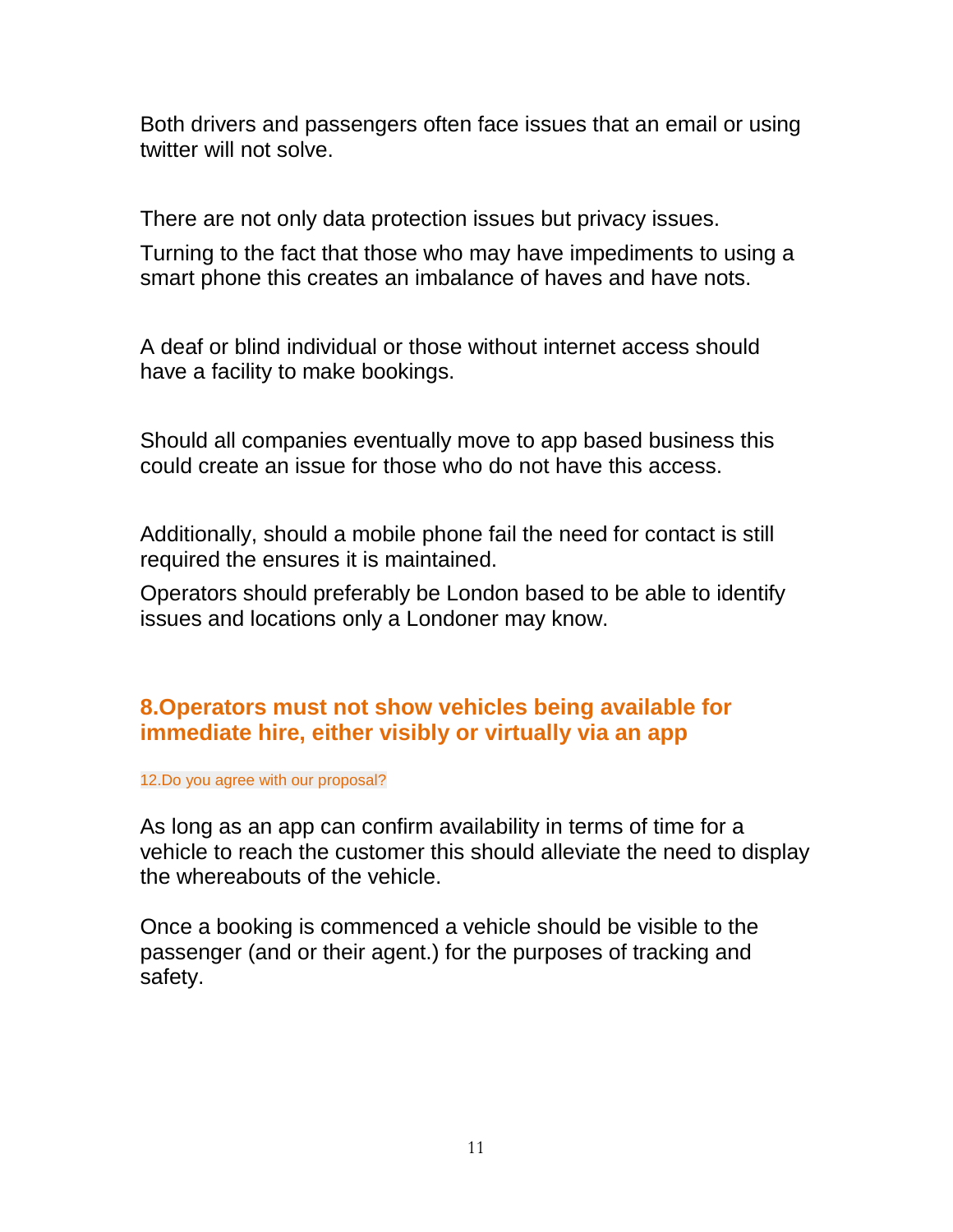## **9.Operators will be required to provide specified information including details of all drivers and vehicles to TfL on a regular basis**

#### 13.Do you agree with our proposal?

We believe that private hire operators should upload driver and vehicle details to a TFL database.

The details should include all vehicles a driver can have access to on fleets that have varying types.

As an example an operator such as Tristar frequently require drivers to change vehicles based on job type in this case to negate the need to keep uploading driver data for particular vehicles all drivers should be paired to all fleet vehicles.

However, where an replacement vehicle is loaned to a driver as an example by an insurer or car dealer then they should also upload details to tfl as well as the operator to confirm their knowledge of use as a hire and reward vehicle.

Regardless new data and changes should be entered on to the database immediately.

We see no reason why this should become labour intensive as entering in to the data base and adding a TFL Vehicle License Number (S), Driver Number and Operator Number should be simple.

Where there is access to multiple vehicles a simple select all option could be available or an upload of vehicles to a database on a bulk basis.

Drivers who are not linked to an operator should be questioned by tfl if they do not match to either database and be asked to prove they are off the road.

Many operators have a very high churn and this will enable TFL to liaise with the tax office and benefit department on driver's benefit claiming in for eg tax credits.

This will also negate the need for operators to hold documentation beyond license numbers as the database already would exist at TFL.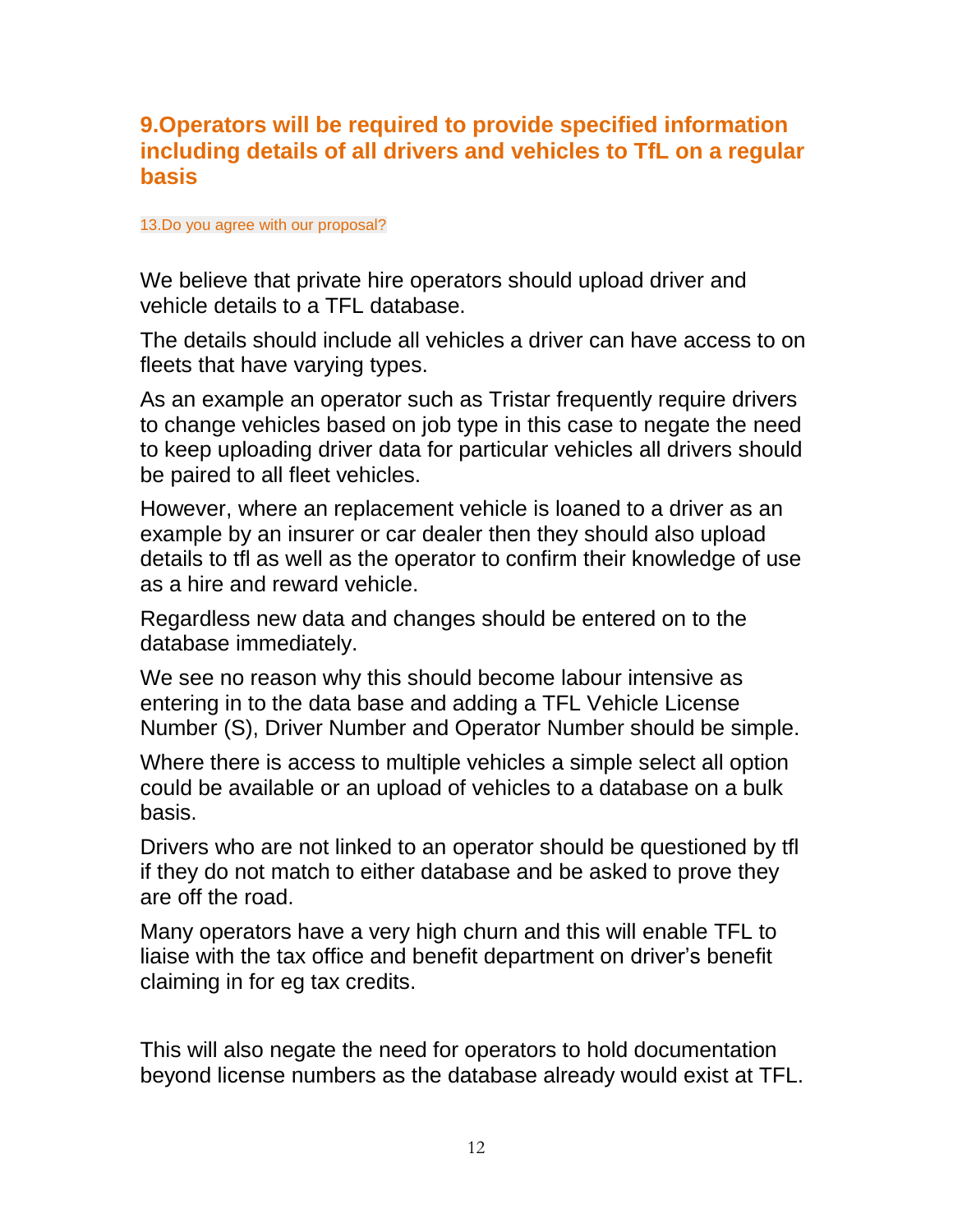#### **10.Operators must specify the fare prior to the booking being accepted**

#### 14.Do you agree with our proposal?

Broadly speaking we agree subject to the assertions below.

A warning on online systems and to customers booking orally that additional costs may be incurred should there be deviations to alternative or other destinations with the vehicle.

This will alleviate payment issues with drivers who are asked to make stops by fare paying passengers who then dispute the cost.

Where a driver is making additional stops these must be conveyed to a booking center at journeys end or via online applications during the trip as waypoints are reached.

## **11.Operators must record the main destination for each journey which must be specified at the time the booking is made**

15.Do you agree with our proposal?

Generally, yes as this will help the safety of the driver and security of the passenger.

Where possible waypoints should also be added.

We do feel that in the case of as directed corporate booking this may not be always possible in this case where the booking is with a recognised corporate entity rather than an individual that a provision for recording trip data at the end of hire would be acceptable.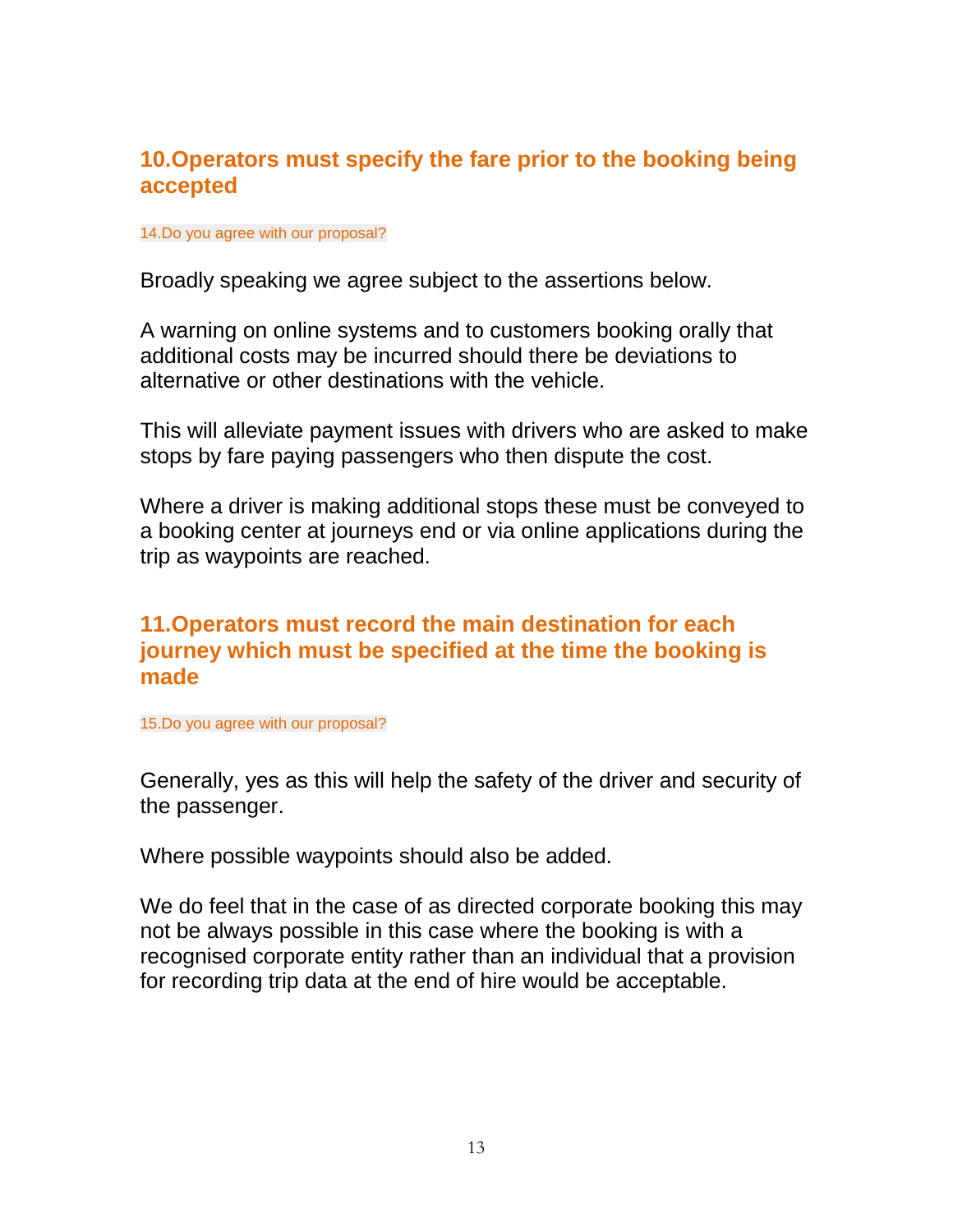## **12.Harmonise retention periods for records**

16.Do you agree with our proposal?

Yes. The following must be kept for 12 Months to stop confusion and create a simple structure.

**Complaints** Lost property Driver Records Vehicle records Transfers and Cancelled bookings.

# **13.Limit on the number of business names attached to each Operator's licence**

17.Do you agree with our proposal?

#### **Level of Business Names**

The need to show all names that are owned or used by an operator are necessity.

If an operator has multiple websites, there is a definitive need to be able to list all sites to confirm that the operator is bona fide.

Should it be more practical an online register of subsidiary names held by operators should be easily accessible to the public.

This register would also consist of a website register for the licensees.

The object of this would be to confirm the operator is linked to business.

All websites must have an operating centre address and tfl Operator licence number.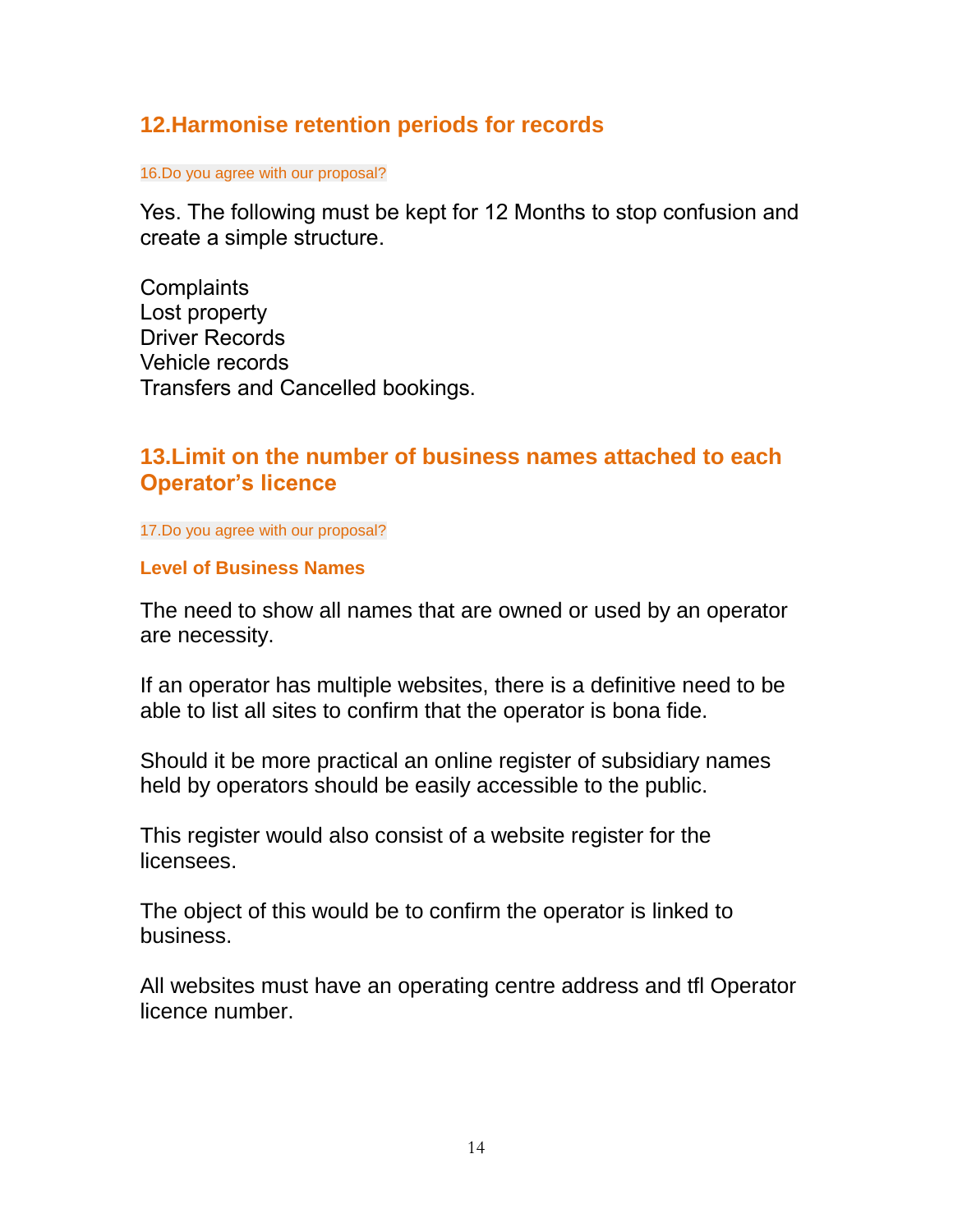The need to allow names unrelated to the business or district seem impractical or unacceptable at initial sight however free trade becomes an issue.

An operator who provides daily transfers to Manchester from London may wish to use this as part of a trading or website name.

However, where individuals who are unconnected to a business names are used this infers an endorsement that is clearly misleading.

Just as using a religious connection to infer probity and honesty would be inappropriate.

A simple solution initially will be for all literature, Websites and Media would have to state the company name and licence number and Licensed Borough.

Additionally, Small operators would have to confirm on Literature, Media and Websites that they can only take booking for up to the permitted number of vehicles.

A further issue that is of concern is that companies frequently claim to be in locations that are not the same as the physical office location for internet search engine this need to be addressed.

At present a company can claim to be Heathrow based on Google but in reality be based in as an example Harrow the end result is confusion and safety issues.

# **14.Specific requirement for an English Language test**

18.Do you agree with our proposal?

19.What standard do you think it would be appropriate for applicants to demonstrate?

All drivers need to pass an oral topographical test to ensure English is fluent and multiple choice questions need to be dropped in favor of rolling questions.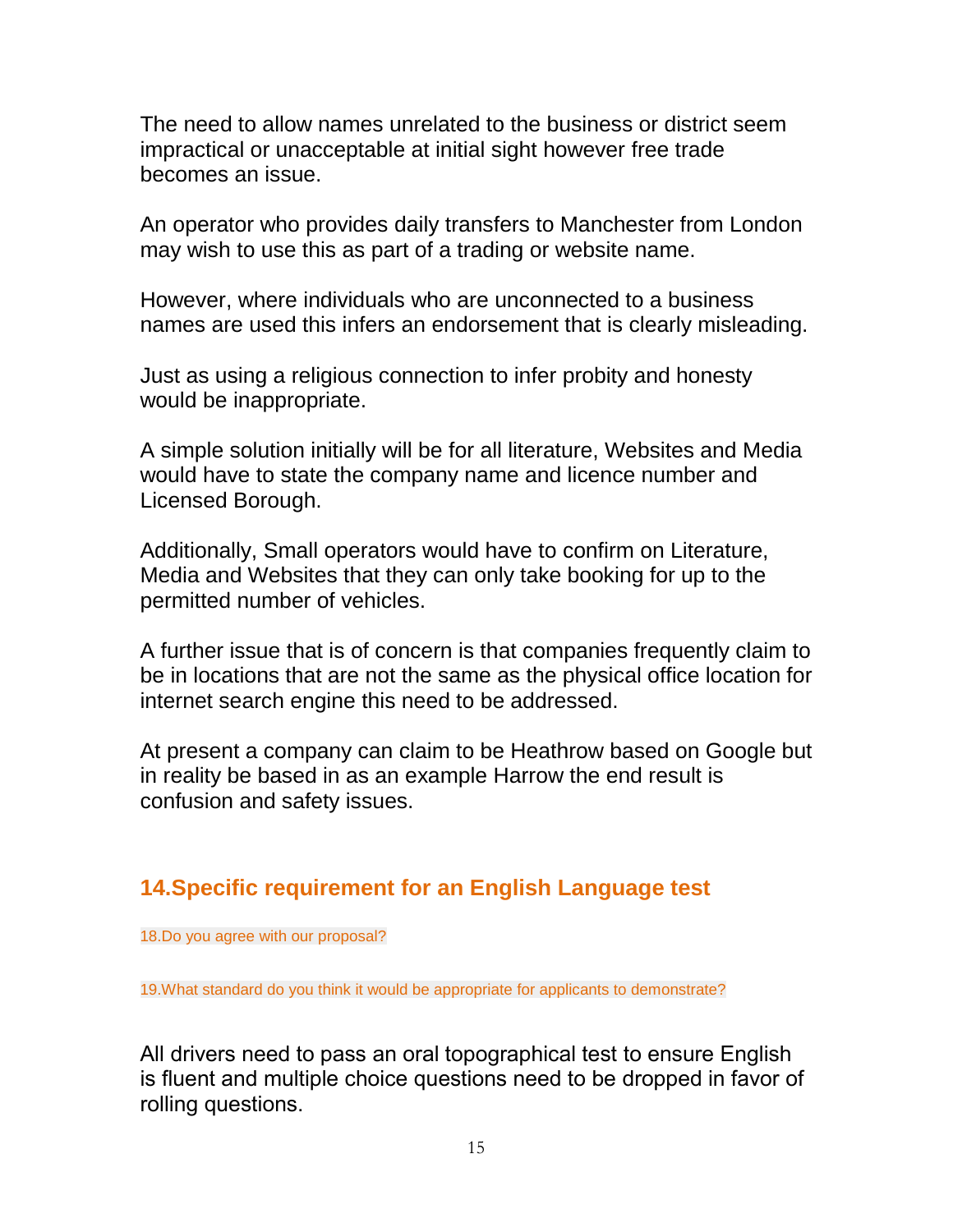An oral exam by an independent examiner must take place.

The test to gain the driver's license should be run via a test centre run by TFL as there have been too many instances of drivers gaining a license through fraud or help via a mobile phone connection.

There are companies offering guarantees of a private hire license for inflated sums of money. This has to stop.

Driving tests should be carried out to ensure the driving ability and safety of passengers, likewise a temperament test similar to the public hirer trade.

London is one of the weakest in drivers gaining a private hire license in the country and urgently needs addressing.

Seeing that a driver knows the compass points and can hold a map the right way up is not good enough.

We are seen too many instances of drivers driving down one way streets oblivious to road signs and it's only a matter of time before a serious RTA occurs.

A cap on annual numbers is a must. There are currently 93000 licensed drivers increasing by 600 Per Week. This on turn is forcing fares down and creating unprofessional standards and increased touting.

Asylum seekers and Individuals who cannot give a full Criminal History should not be able to obtain a license until their good character is established after a period of 4 years when a DBS check can be completed on at least this term.

We agree training to gain a license should include basic private hire legislation, needs of all passengers, network development and new developments within the industry.

Testing needs to include a facility to hold a conversation on any subject chosen by the invigilator for a period of two to Three minutes.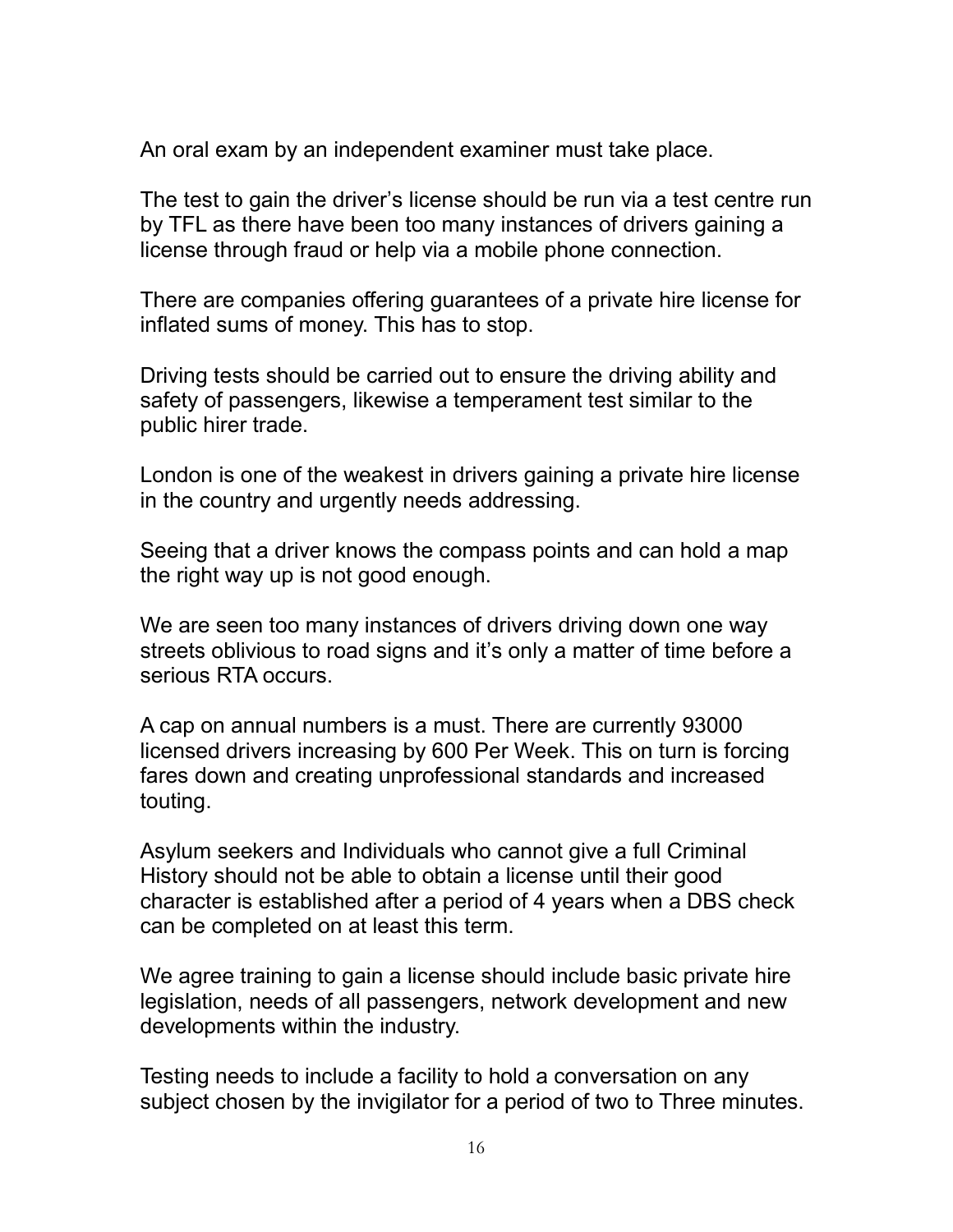The basic need for direct knowledge of Airports Stations and Major towns should be part of any criteria for a pass.

At this stage we believe all licensed drivers should prior to renewal of their PHV license be tested for linguistic ability and driving ability.

Preferably A NVQ or City and Guilds test needs to be in place.

This will ensure high standards are met.

The basic outline of any course or training should be:

#### *Customer Service provision.*

*Health and Safety and First Aid*

*Knowledge of Roadways and Routes including National Destinations Legal requirements for drivers*

*Basic Business Skills for those who are self Employed including Tax Matters.*

*Understanding those with Disability and How to Assist them best.*

*How to attend to Venerable individuals and their needs including how to protect them.* 

#### *Attention to driver deportment and Hygiene including Attire.*

We are keen to reinforce the need for TFL to undertake final testing and licensing of drivers rather than centres.

We strongly discourage online and distance learning which could be subverted by third parties and obfuscated by those who are intending to apply for licenses.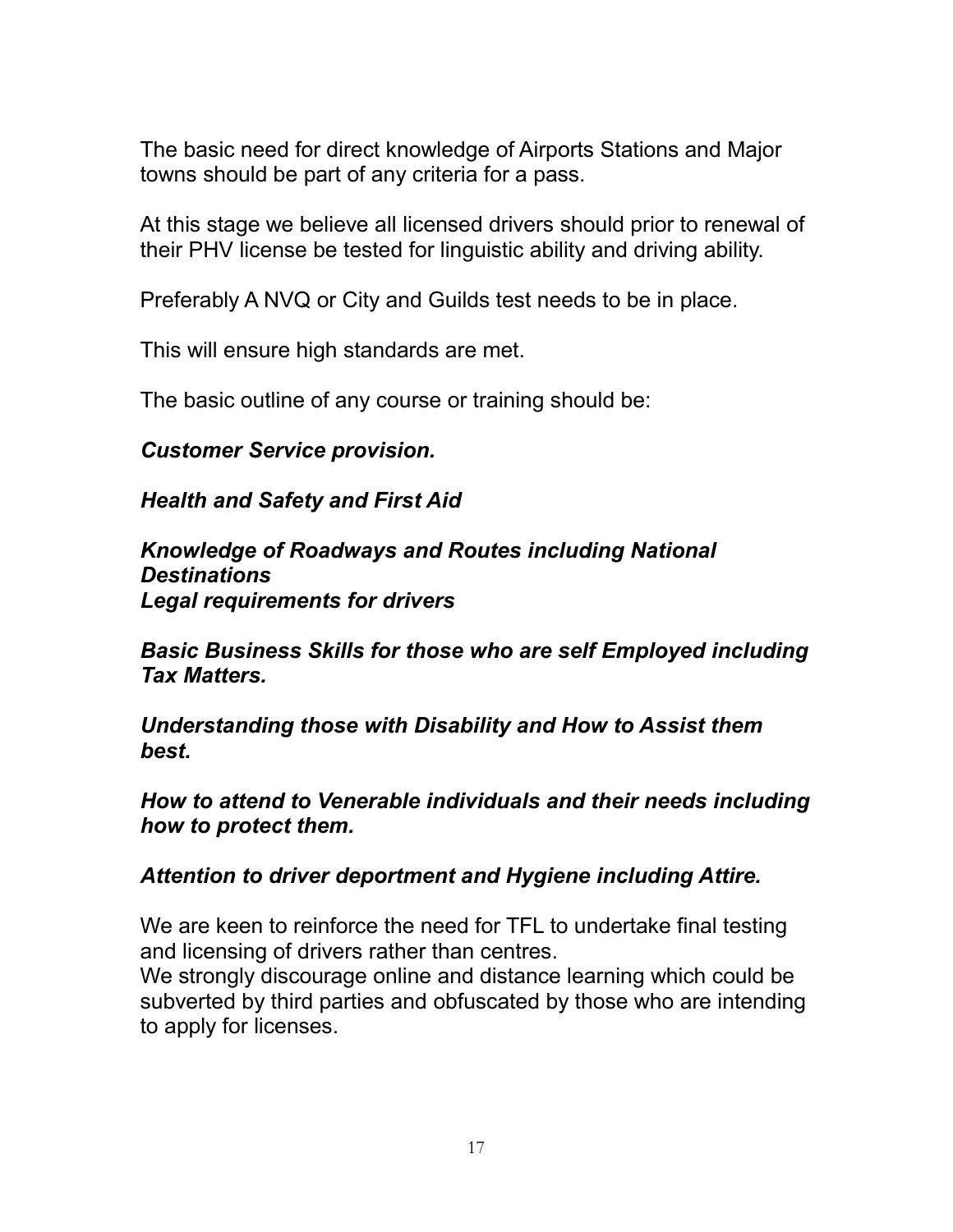Additionally, when examinations are undertaken we believe that all mobile phones should be left at a secure area along with any listening devices and were applicable media spectacles (EG Google Glasses.)

We have been advised that electronic devices have been used at licensing authorities for attempts to pass topographic tests.

# **15.Drivers to only work for one operator at a time**

20.Do you agree with our proposal?

No.

Many drivers work for multiple operators especially at the executive and chauffeur ends of the market.

This would remove their flexibility.

The onerous task of adding and removing themselves would be difficult and costly.

Additionally, it would be virtually unenforceable should a driver take work outside of TFL's jurisdiction.

# **16.Driver and Operator licence applicants to provide National Insurance numbers and share with Department for Work and Pensions (DWP)**

21.Do you agree with our proposal?

We cannot see this as an issue as we all must pay tax under the existing law.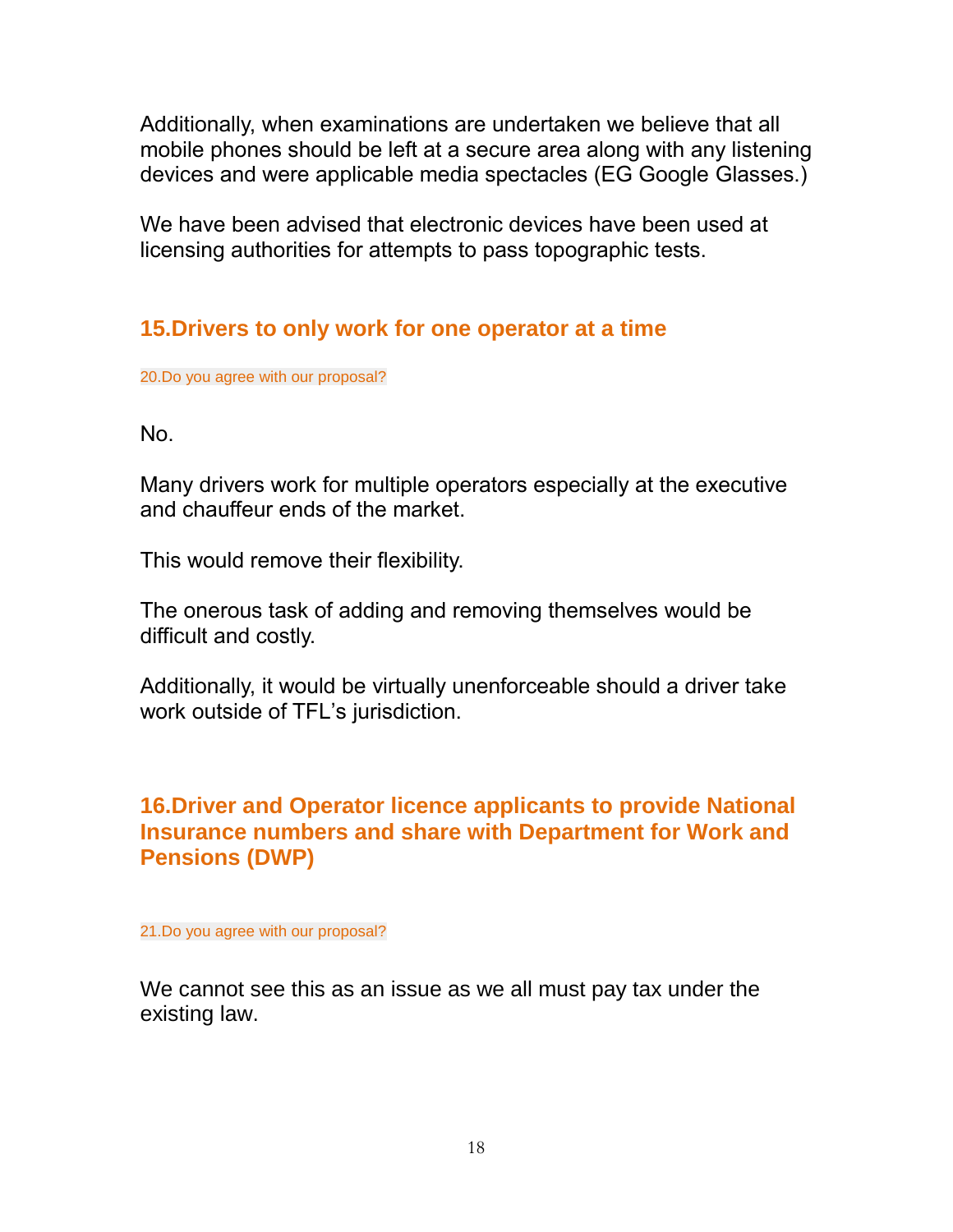# **17.Vehicle licence to be revoked if driver licence revoked**

#### 22.Do you agree with our proposal?

Where a driver is linked only to one vehicle and they have had their personal license revoked and there is a distinct possibility they may use the vehicle it stands to reason the license should be revoked.

However, if they can demonstrate the vehicle will be used by another with an appropriate hire and reward policy and TFL Driver's License this this should be possible as it may protect income or cover some costs.

Furthermore, we believe that fitness to offer vehicles should also be a condition of leasing and rental companies who offer TFL licensed vehicles and that a special license should be in place.

There are frequent occasions where not fit for purpose vehicles are offered to drivers.

TFL should be able to visit companies offering vehicles and spot check them revoking licenses where the car does not meet regulations.

#### **18.Checks on convictions of operator staff**

#### 23.Do you agree with our proposal?

Anybody who works within a private hire operating business needs or be DBS Checked offices have contact with members of the public and will have access to confidential data of all individuals booking and working within the business.

This will further enforce the duty of care to the Public in addition for the need to hold a Data Protection Certificate.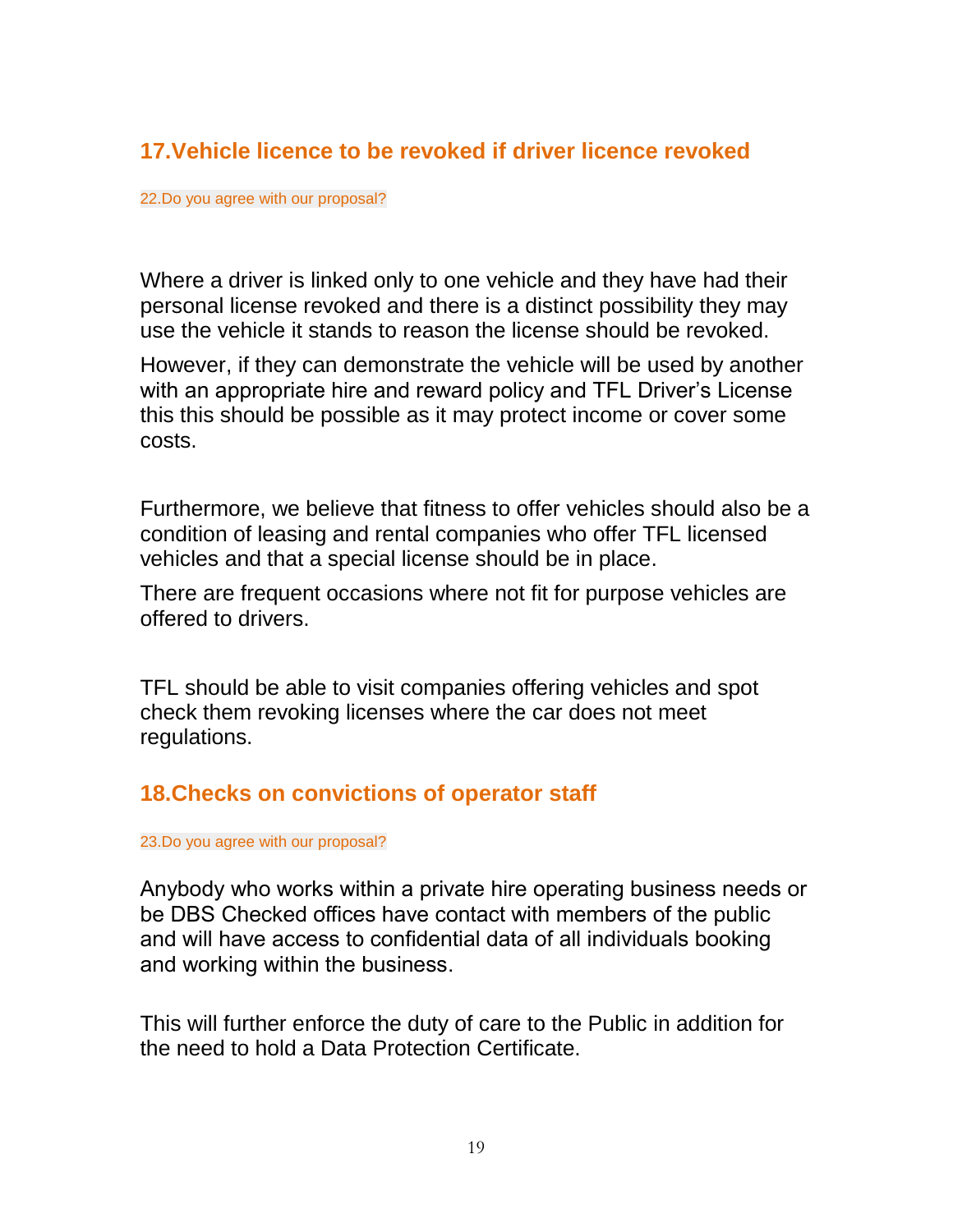PCI DSS Certificates should be available to inspectors for all those who have access to financial data such as credit cards or passenger information.

Where bankruptcy, county court judgements are in place against individuals involved in administration, management or allocation of work, funds or driver administration should provide this to tfl upon application.

This information should be updated to tfl should a change take place.

The reasoning behind this is in some cases individuals may divert funds to cover debt.

Additionally, it is known in some circumstance's drivers are approached to give commissions for higher quality journeys from those who pass out the work.

Furthermore, those who take deposits for driver equipment or insurance deposits may choose to malign the funds and further in to our response we will make a request to solve this issue.

# **19.TfL stop accepting payment by PO and cheque**

24.Do you agree with our proposal?

No.

TFL needs to continue to take payment via cheques or postal order while there is still a minority of drivers in a position of not having access of other methods of payment.

We would add that by 2018 the cheque facility offered by banks will be phased out therefore with less than Two and A Half Years to run as this is not a prolonged period to wait.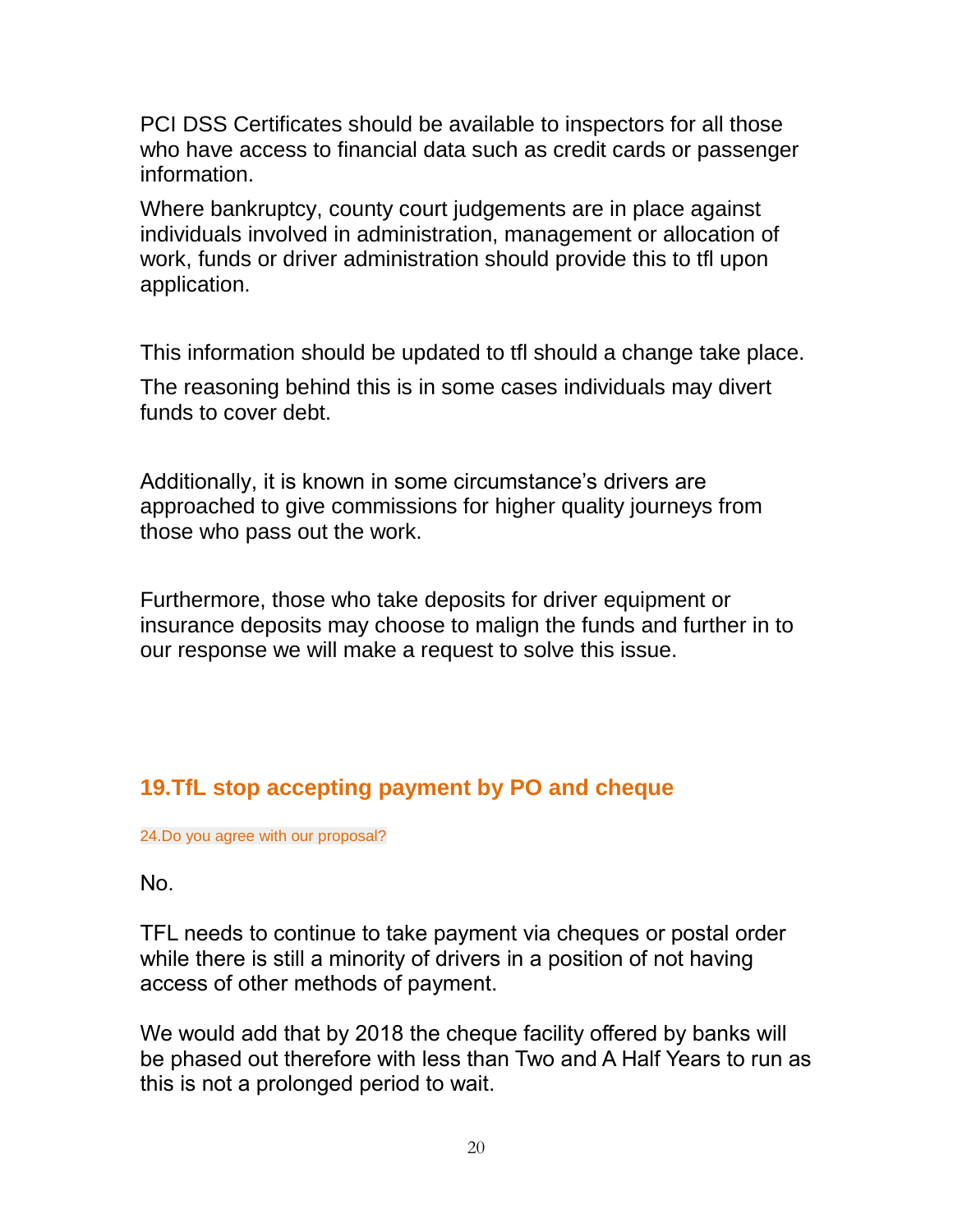Many individuals are concerned about using bank accounts and cards due to data breeches on this basis the safety of Postal Orders is appealing to some.

# **20.Hire and Reward insurance to be checked at point of licensing and must be in place for duration of vehicle licence**

#### 25.Do you agree with our proposal?

We believe that to protect all parties' drivers should have adequate private hire insurance in place on licensed vehicles at all times.

The Policy in our view should be fully comprehensive to provide all parties with adequate protection.

When testing is undertaken proof of a Private Hire and Reward Policy must be in place for licensing purposes.

Should a fleet Policy be in place as a private Hire operator then an original letter must be in place to prove the policy is bona fide.

We believe that watermarking needs to be included on policy documents to prove they are legitimate and if possible with a Holographic label as these cost under 2.5 Pence per label.

This is a small price for insurers to pay to prove their product is legitimate and fit for purpose.

Where a vehicle is part of a fleet policy the driver paying towards insurance must be indemnified to an acceptable maximum excess and operators would have to display the costs to all drivers.

An Insurance database that can confirm a policy is in place should be available to operators to confirm cover is maintained.

A basic version of the Insurance database should be available to all operators.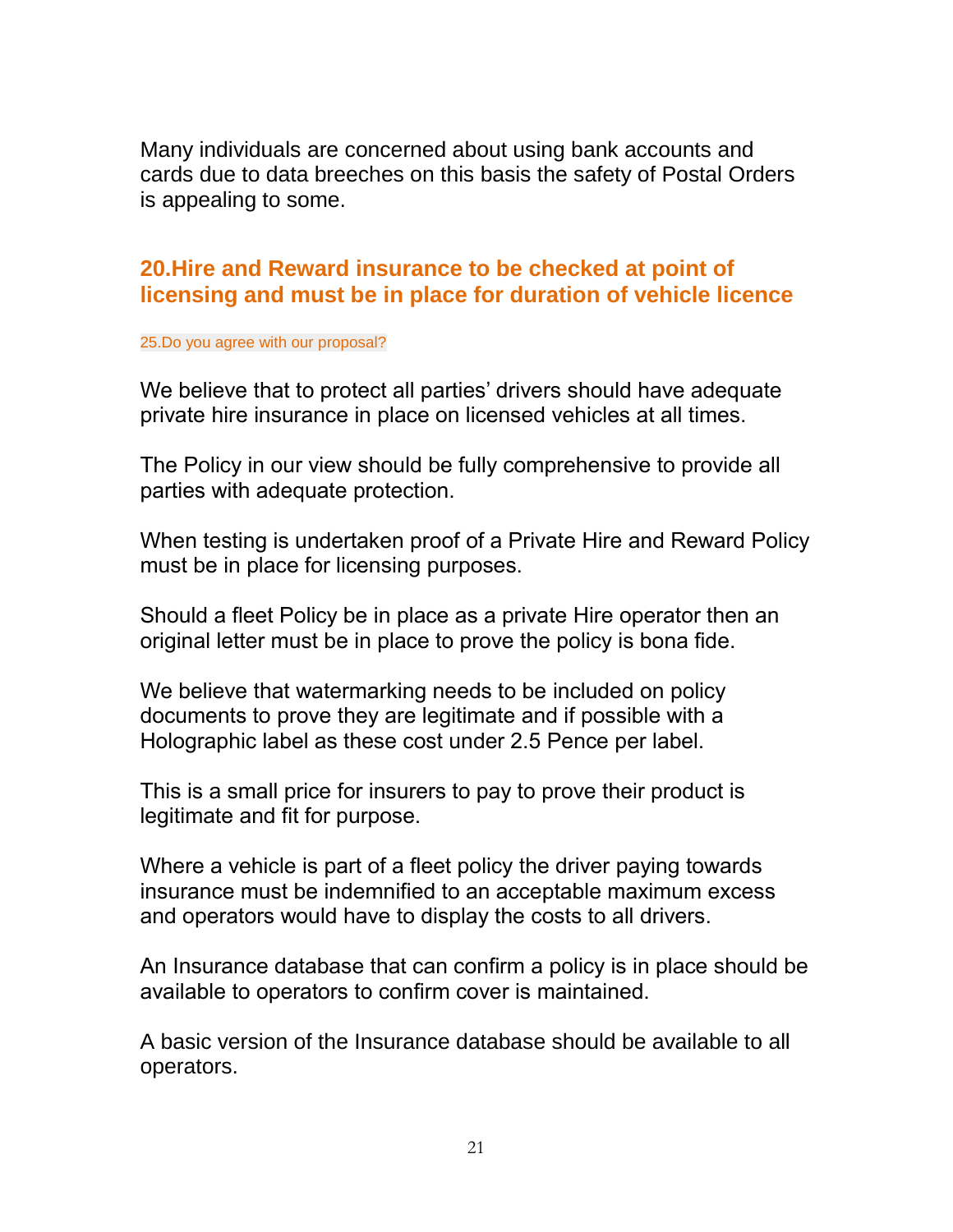This will assist in confirming the legitimacy of the insurance provided for the purpose of Hire and Reward.

# **21.Drivers to carry or display a copy of insurance details at all times**

26.Do you agree with our proposal?

Yes.

27.If you agree, should the driver be required to display the insurance in the vehicle?

We believe there should be a smaller Insurance schedule available to place in the front windscreen similar to those used in the Republic of Ireland to confirm insurance provision for the vehicle.

This would enable enforcement officials to confirm the vehicles validity and right to be licensed.

# **22.Hire and Reward fleet insurance in place by operators**

28.Do you agree that Hire and Reward fleet insurance put in place by operators is necessary in addition to, or instead of, individual driver insurance cover?

No.

Where an operator has its own fleet a policy should be in place.

Where a vehicle is part of a fleet policy the driver paying towards insurance must be indemnified to an acceptable maximum excess and operators would have to display the costs of the policy to all drivers.

This will stop rogue operators charging drivers excessively for insurance cover.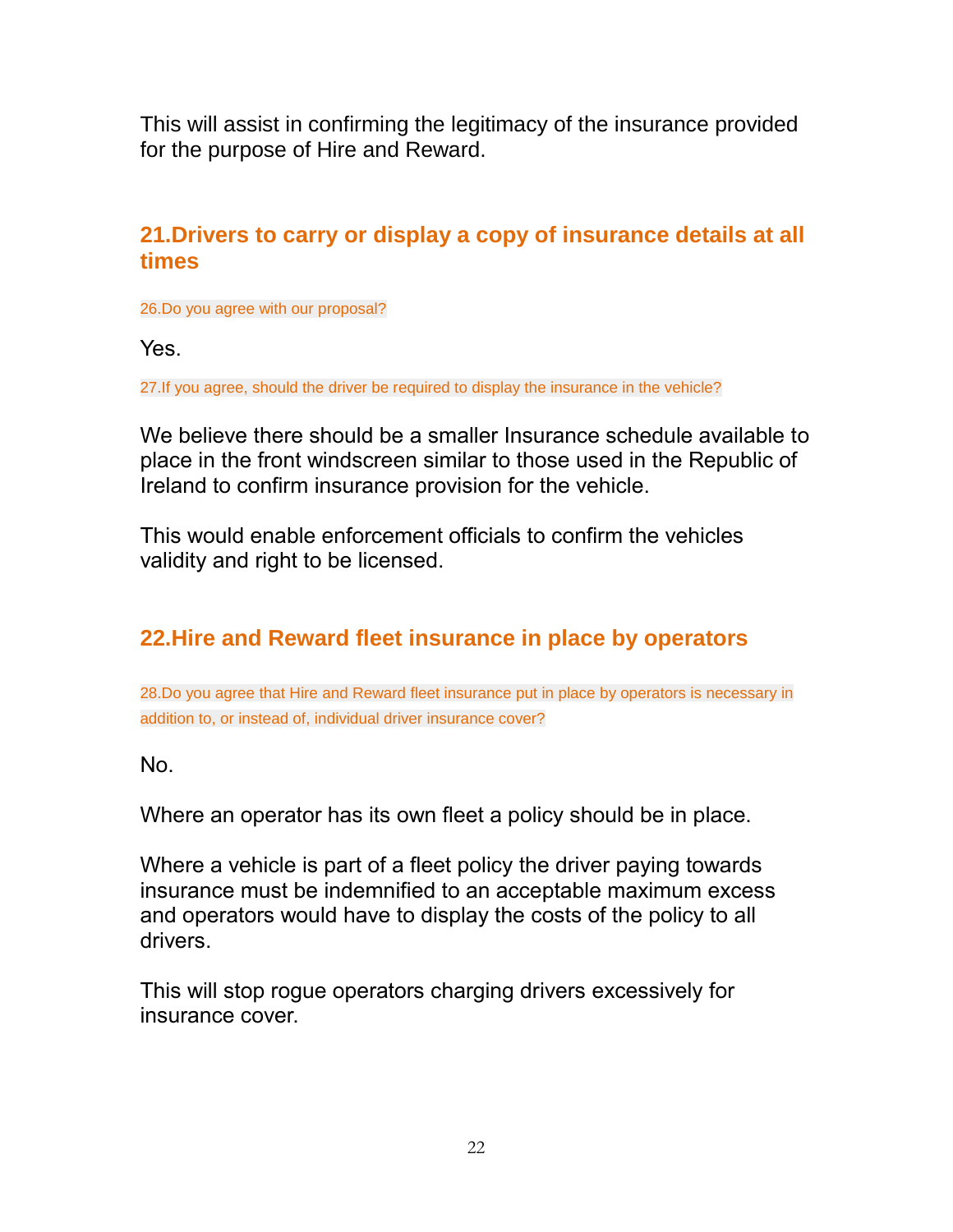We believe that to protect all parties' drivers should have adequate private hire insurance in place on licensed vehicles at all times.

The Policy in our view should be fully comprehensive to provide all parties with adequate protection.

When testing is undertaken proof of a Private Hire and Reward Policy must be in place for licensing purposes.

Should a fleet Policy be in place as a private Hire operator then an original letter must be in place to prove the policy is bona fide.

We believe that watermarking needs to be included on policy documents to prove they are legitimate and if possible with a Holographic label as these cost under 2.5 Pence per label.

This is a small price for insurers to pay to prove their product is legitimate and fit for purpose.

We have been in discussion in relation to an Insurance database that can confirm a policy is in place should be available to operators to confirm cover is maintained.

There should be a smaller Insurance schedule available to place in the front windscreen similar to those used in the Republic of Ireland to confirm insurance provision for the vehicle.

This would enable enforcement officials to confirm the vehicles validity and right to be licensed.

We believe this is an appropriate section to reinforce our views on PHV plates.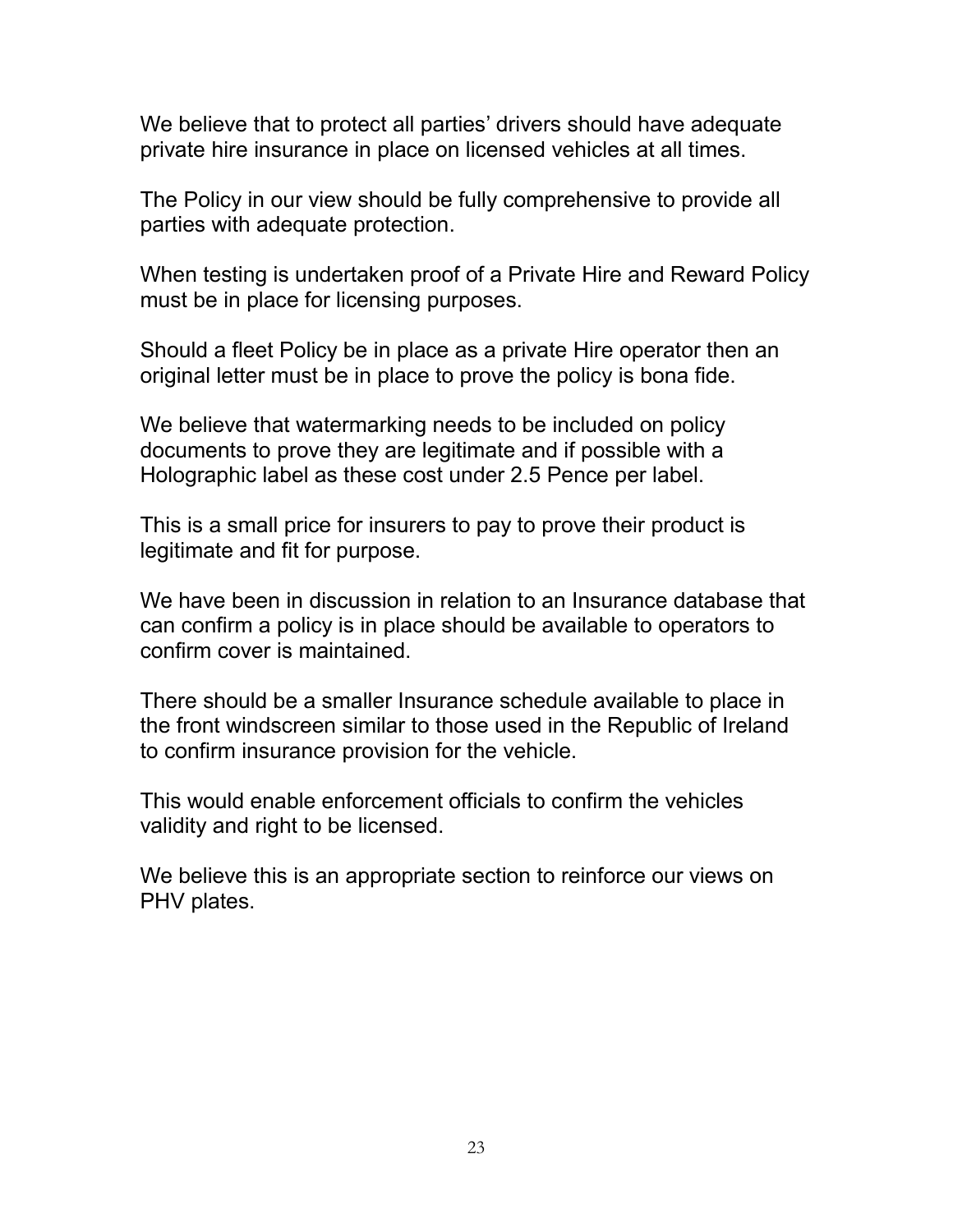# **23.Operator licence type**

29.Do you agree with the above proposal?

Yes.

We propose a change at this point to operator license sizes to correspond with this section.

We suggest:

Small Operator: Up to 3 Cars in use at any time with strong penalties for those who ignore this.

No allowance for bookings via telephone whilst away from the base. This should be checked or tested on spot check basis via TFL.

Small Operator Plus: Up to 100 Cars available at any time with no option to swop out or change between established drivers.

Medium Operator Up to 500 cars.

Large Operator Up to 1000 Cars

Large Plus up to 5000 Cars

Super Up to 20,000 Cars

The reason behind this is simple Larger operators require more time for compliance.

Smaller operators are subsidising larger operators where the work levels for compliance are considerably smaller.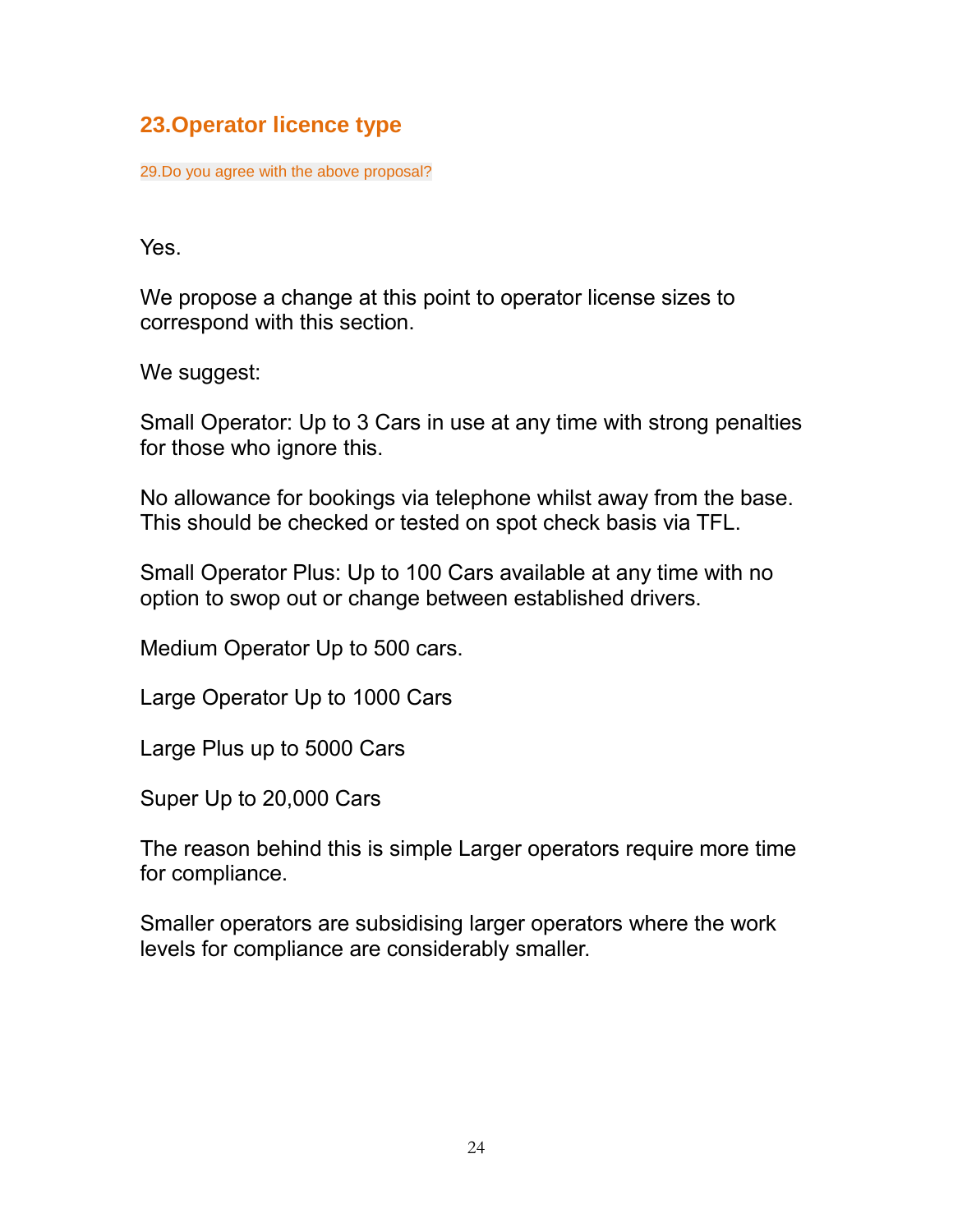# **24.Controls on ridesharing in licensed vehicles**

30.Do you agree with the above proposal?

We feel ride sharing is dangerous to Drivers and Passengers as strangers together could lead to arguments over politics, football, race etc.

There is no protection to drivers in these instances.

It could also mean a passenger knows the home address of the ride share or that a property is empty or in worst incident increased chance of sexual assault a female alone with perhaps a partner meeting an unknown individual or individuals is open to attack.

If the driver is unable to assist in such an instance more serious ramifications would exist.

Ride share also puts needed extra responsibility on the driver should a problem or disagreement occur.

Even at busy train stations on public hirer ranks as customers would rather wait in the rain then share a taxi.

Ride share should not even be considered due to the many shortfalls that could occur with drivers losing out as a result.

Arguments could also happen if one client needs to change destination which then puts out the other customer or it may create extra pressure for the driver who has to make the decision on what to do to satisfy both customers,

The provision of ridesharing may be seen as improving fares for those sharing but in view of the already low fares on offer to the public this only is at the expense of the driver.

Drivers cannot be put in a position of arbitrating between passengers.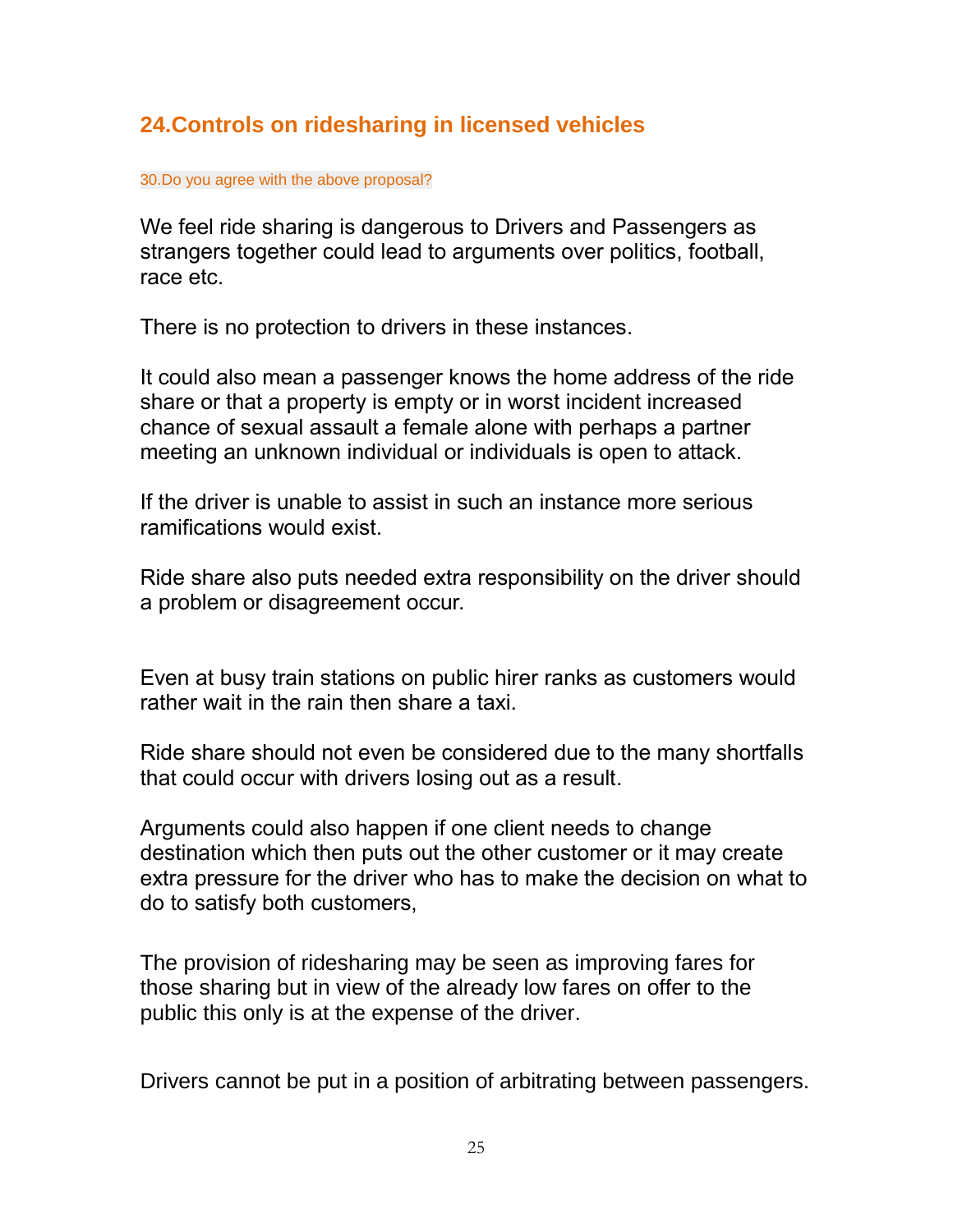There is a danger to drivers should a dispute break out between passengers.

Ride share does not work as a credible or safe facility.

#### **25.Amendment of advertising regulation to include "in" vehicle**

We agree with this proposal.

However, we do wish to state that where drivers are asked to place operators advertising on their vehicles that they have not only an opt out but should be compensated for advertising costs.

#### **Destination Bookings, Waypoints and Endpoints**

A final destination or proposed end point needs to be specified for more accurate quotes with wherever possible waypoints and needs or be put in the application, Booking System or Online systems before the booking is confirmed.

This is especially important should shared transfers become an acceptable norm.

Whereas directed bookings occur a basic itinerary should be provided and whilst this can change generally at the point of booking a final destination is usually known.

This will assist the driver in planning the most direct route.

Currently too many app bookings are made without the input of the final destination and as such with a point A to B destination in many cases the driver has no idea where he/she is going and has to input the details into a navigation system when the customer enters the vehicle which decreases efficiency and safety.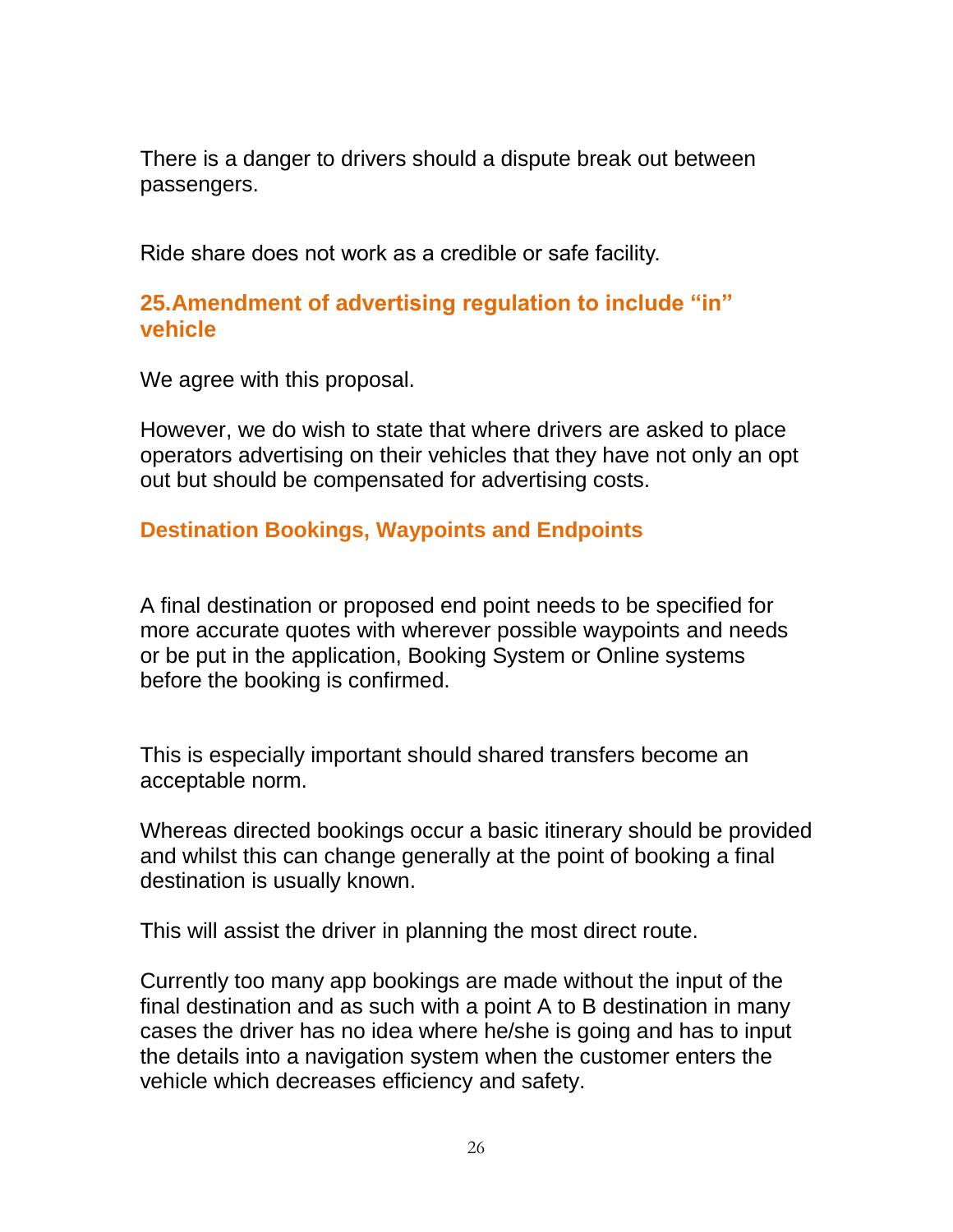A specific destination must be seen prior to acceptance of the booking on mobile or other electronic apparatus such as via SMS email or other modes of communication.

Where a driver is self-employed they reserve the right to decline the journey.

Prior destination entry in an electronic medium or on booking at a operator centre will increase the safety of the driver and passenger as final destination will be on record.

This must be mandatory.

Drivers should give a company card with their driver number upon completion of any transfer to assist with lost property or any issues relating to the journey should a text message have been sent this would not be a requirement.

# **Complaints**

All operator complaints need or be investigated by Tfl if the client is not satisfied with the operator's investigation.

Operators should provide details of complaints and outcomes to TFL.

If a pattern of complaints occur on a regular basis TFL needs to look into as too why the particular operator has repeat problems which in essence they are not addressing correctly

TFL should investigate or discuss complaints within a fixed period of notification.

Complaints should be audited by TFL to create a level of excellence for private hire operators.

GMB Drivers Branch believe that operators and their staff act irresponsibly or maliciously towards drivers that a complaints procedure should be in place with TFL this will improve driver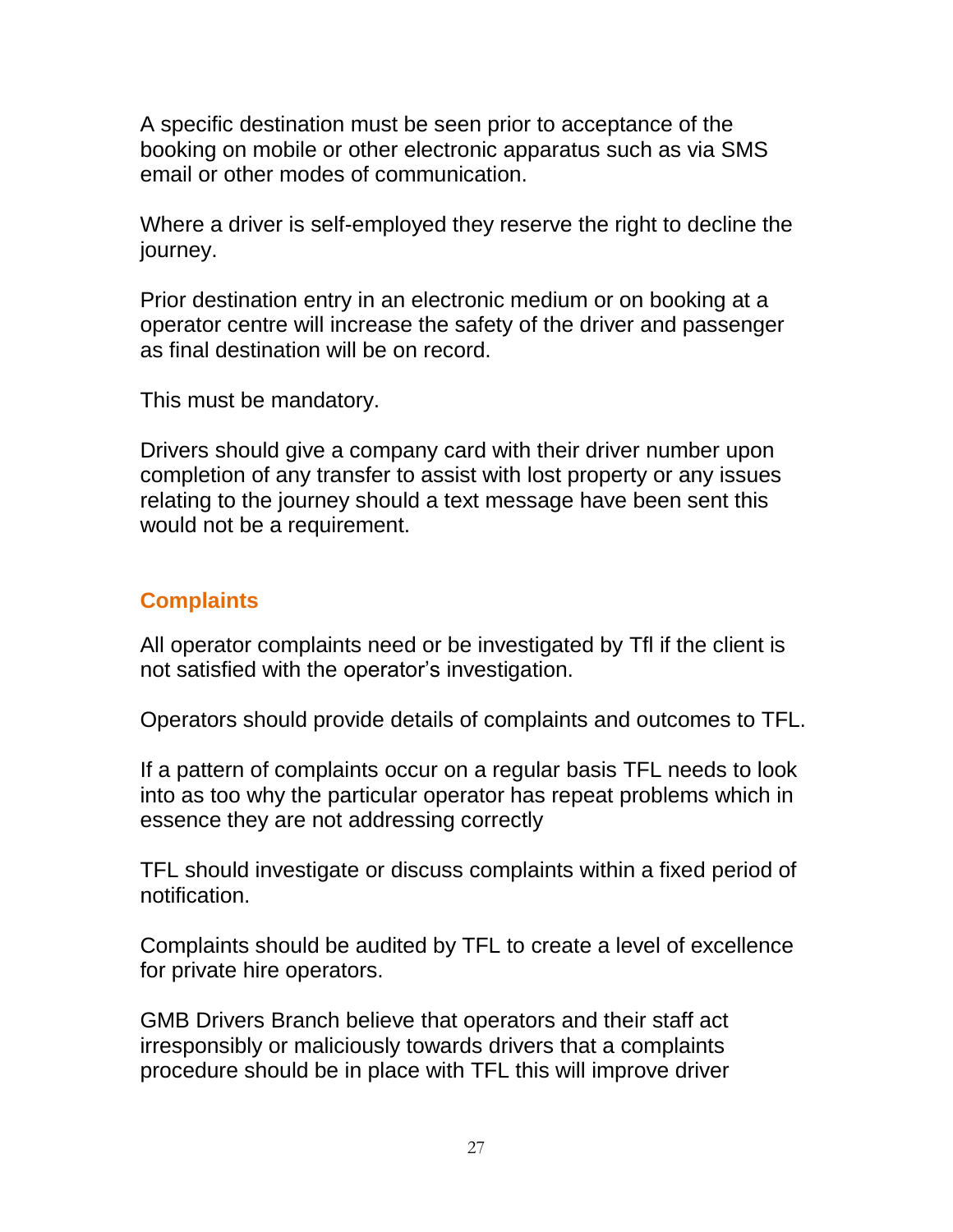retention in companies who work harder to stop driver loss and also the attitude of some operators our way or the highway attitude.

On both basis TFL should have a specific complaints team to deal with issues from Drivers failure to Operators malfeasance.

A direct contact database for complaints to the operator should be on TFLs website or by telephone so that the public can contact a specific individual or complaints team directly.

Drivers themselves need to inform TFL of the operators they work for regardless of the number of operators they take work from.

Additionally, drivers should register vehicles they are working with to create a clear picture of who is and is not working as well as

Drivers Data will assist TFL in enforcement and much like Television License's will make it easier to trace and cross reference drivers.

A private hire Vehicle should be registered as such on the v5 (Log Book.) and at point of sale or change of use the owner of the vehicle needs to be legally obliged to change the status of the vehicle and the new owner needs to confirm if the vehicle is to be used as phi via a new vehicle license. This will cut down on illegal touting activity and congestion charging avoidance.

#### **Provision of information by the operator to the passenger prior to the commencement of the journey.**

In today's modern world with the majority of the traveling public carrying a mobile phone all operators should provide passengers where possible with their booked vehicle VRM and the full name of the driver before the booking is carried out.

Where Third parties are booking on behalf of Passengers such as Hotels, Agents and business colleagues a telephone number or email address should be procured to assist in this process.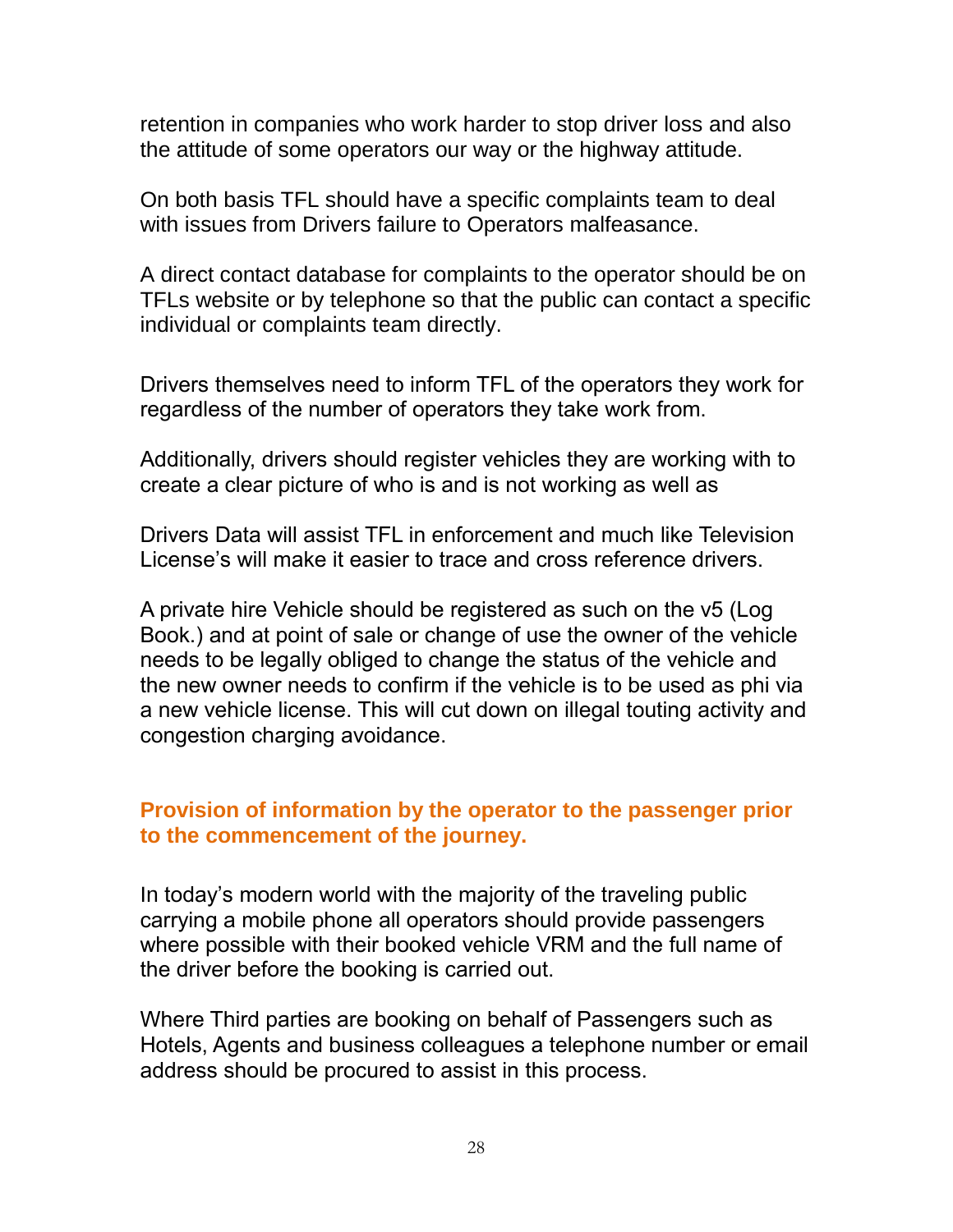Individuals who may be travelling to the UK may not have phone service but carry devices capable of receiving messages.

Where possible a current picture of the driver should be made available to assist in recognition.

We recommend that drivers found using passenger information received for journeys for a nefarious purpose such as passing their details to procure uninsured journeys or for more sinister purposes should where operators or authorities learn of this be considered for revocation of license and prosecution for breeching Data Protection and licensing regulations.

Data provided should be:

Drivers Name, Vehicle Registration Operator they are licensed with and who has subcontracted the journey where another operator is fulfilling the transfer.

Potentially a further safety element could be added for those picking up at busy venues or locations.

A unique password for the passenger to confirm the legitimacy of the driver presenting themselves should be available to ease collection and verify the driver saving the chance of the passenger travelling with a tout.

#### **The types of premises that constitute a suitable operating centre.**

With the exception of premise's used for temporary events we believe there needs to be some strict elements to what constitutes an operating centre.

Clearly where residences are used for operating centres very little access is required by the public and the need for Public Liability cover seems unnecessary.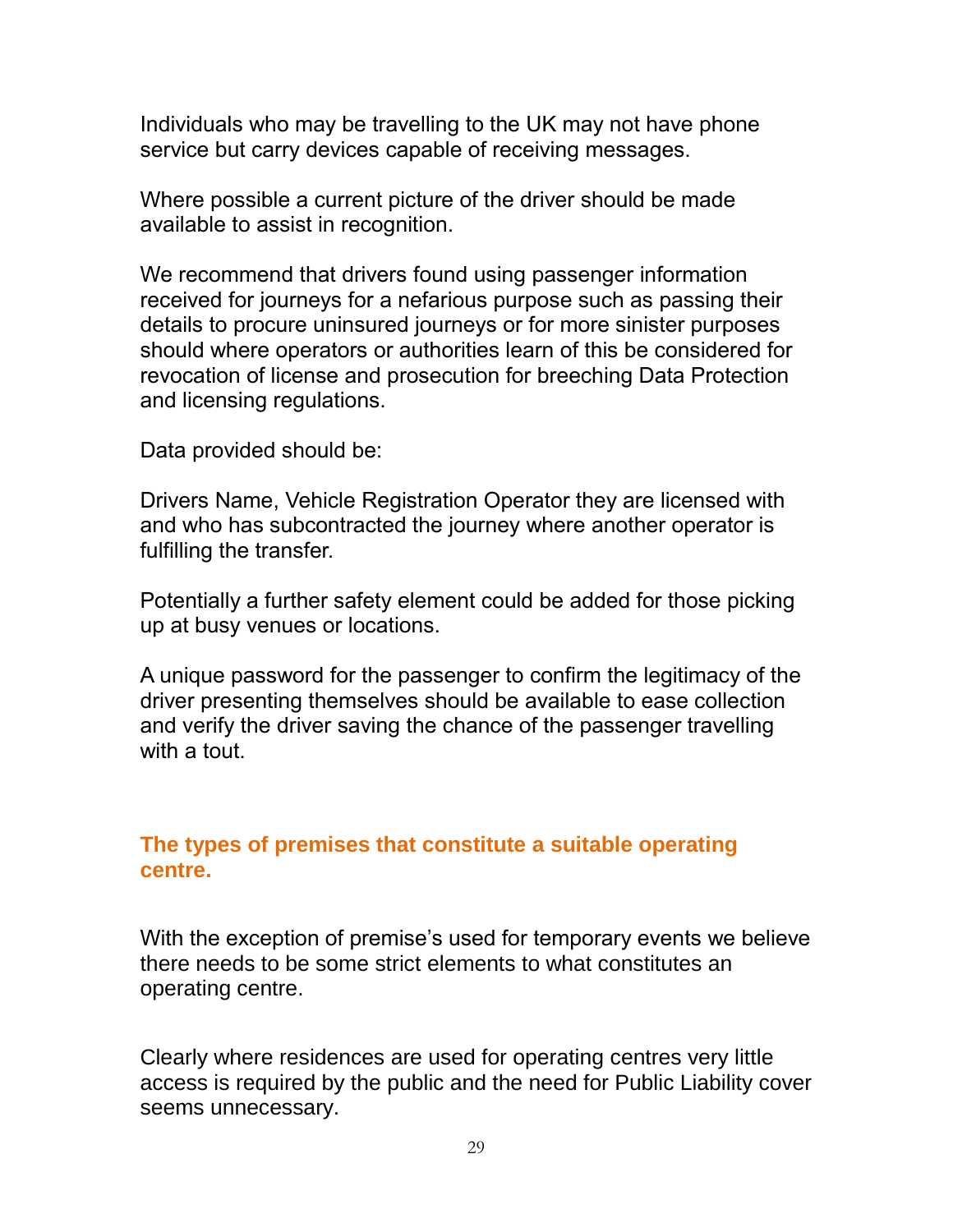Providing there is appropriate Household insurance this should be more than appropriate.

Turning to publicly accessible premises access should be available 24/7 unless the operator concerned can confirm that no bookings electronic or otherwise are received and acted upon outside those hours.

If services offices are offered a as a location a rental agreement for the duration of the license should be in place.

Where this is not possible then a license should not be granted due to the significant risk of failing to maintain the premises as an operating centre.

Forfeiture of licenses should become an automatic event where a centre address changes without notification to TFL

Drivers who comprise part of the Operator License should face similar forfeiture as this proves they have chosen to ignore regulations and are not fit or proper to hold a license.

Seizure of any websites connected to the business with appropriate wording to confirm revocation of license and seizure to stop any further bookings taking place.

Where operating centres are in shared retail or office premises clear signage must be in place to identify the operator.

Records in these instances must be out of public view and no access to office equipment should be available to third parties.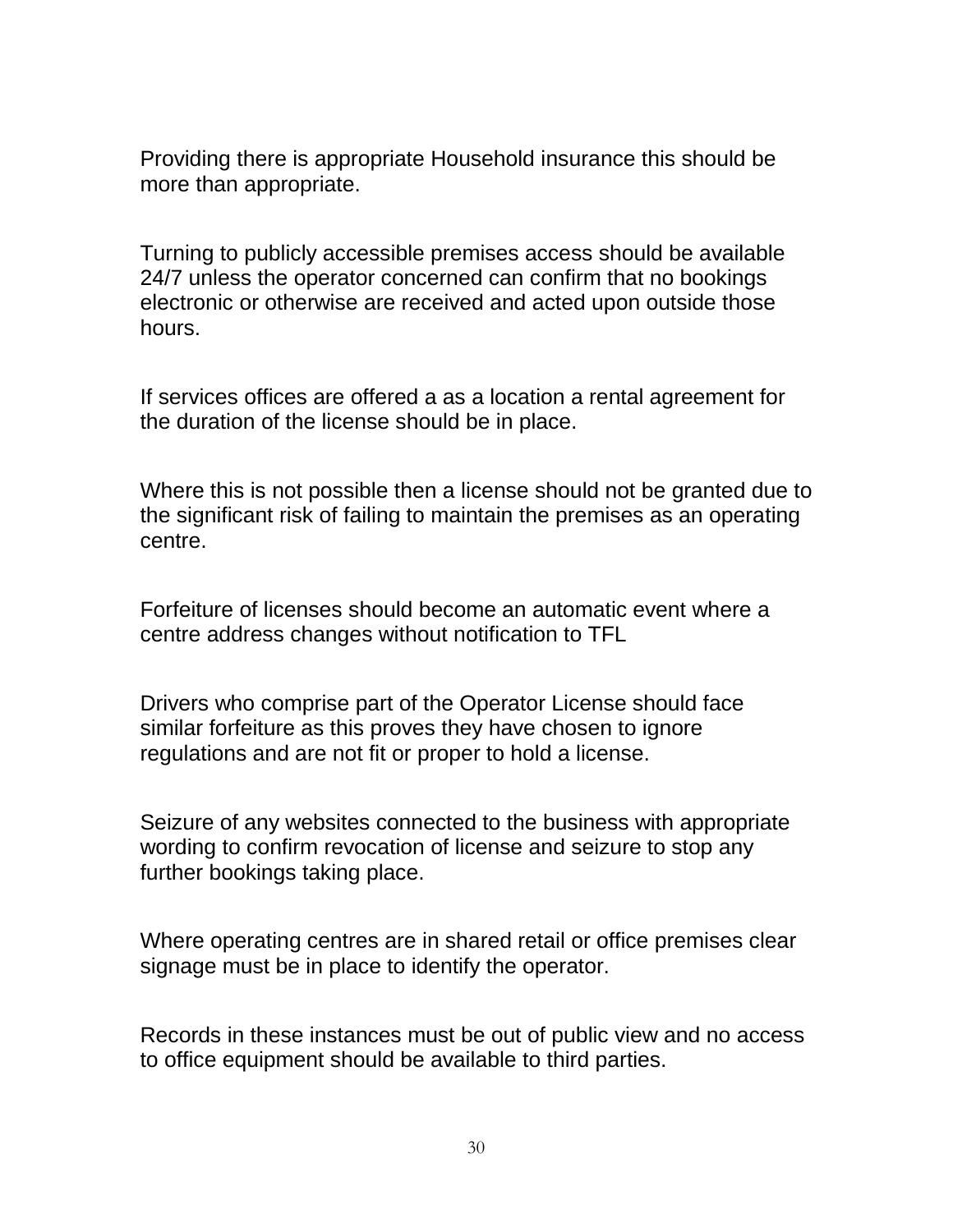A list with photographs of those approved to work in the centre should be in place (Similar to MOT testing Stations.)

## **Operators**

The following increased requirements for operators:

Operators should be obliged to inform police immediately of suspected criminal activity where they are concerned about a vulnerability of the driver or other parties.

A register of all assaults and non-payments to drivers should be kept by operators just as a health and safety book is kept.

Operators to have a deposit protection scheme in place to cover Data Head or radio Deposits, Insurance deposits and any other expense incumbent upon a driver.

This will offer the protection that drivers sorely need from operators who fail to return funds, use funds for other purposes or cease trading owing drivers the funds.

A robust complaints system against operators for drivers with a clause to not be able to disenfranchise drivers who complain.

DVLA Paper documents to be no longer required instead for compliance a note of points to be kept on a sheet and a date of the last check of license made by the operator.

Removal of the right for drivers to use bookings for private clients with an operator's license.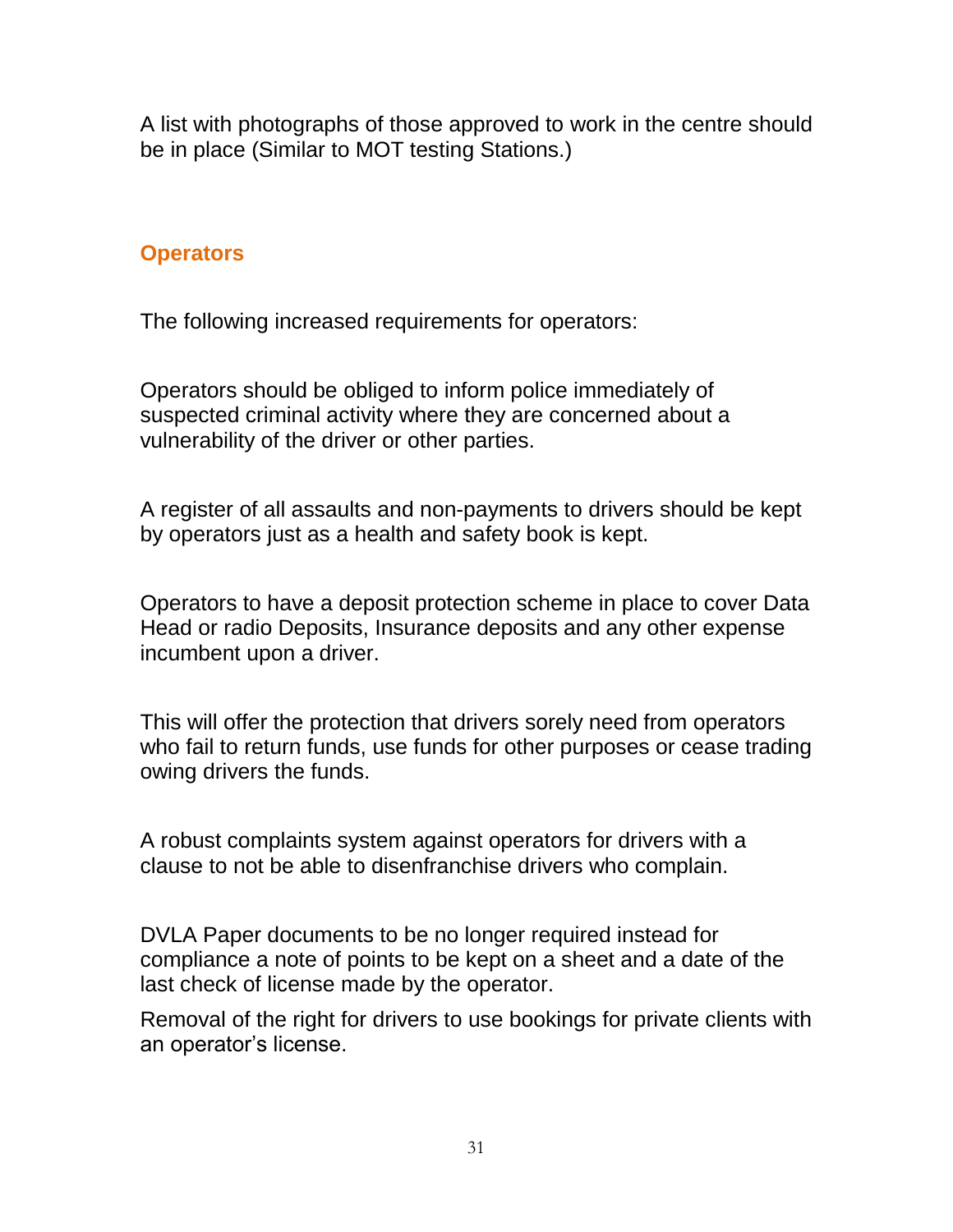Operators who claim a false address on internet search engines and directories or applications should face revocation of their licenses.

TFl must work with search engines and directories to offer a cross check that confirms the legitimacy of an address so the public are kept safe.

Operators based outside London claiming to be a London operator should be reported to their licensing authority as clearly they are misleading the public and are not fit to trade.

Safety equipment in commercial premises such as fire extinguishers and panic buttons should be identifiable and mandatory.

Potable water and toilet facilities must be available to staff.

Controllers must have appropriate breaks.

Some drivers routinely book 'Private' Work with operators in this case where discovered the operators and driver's licenses should be revoked.

There is no occasion where this is acceptable or safe.

# **Vehicles**

Advertising on rental vehicles to be removed or the vehicle license on the vehicle in question should be revoked.

We constantly witness vehicle rental companies advertising themselves on private hire vehicles this should not be allowed as it can be confusing and unsafe for passengers.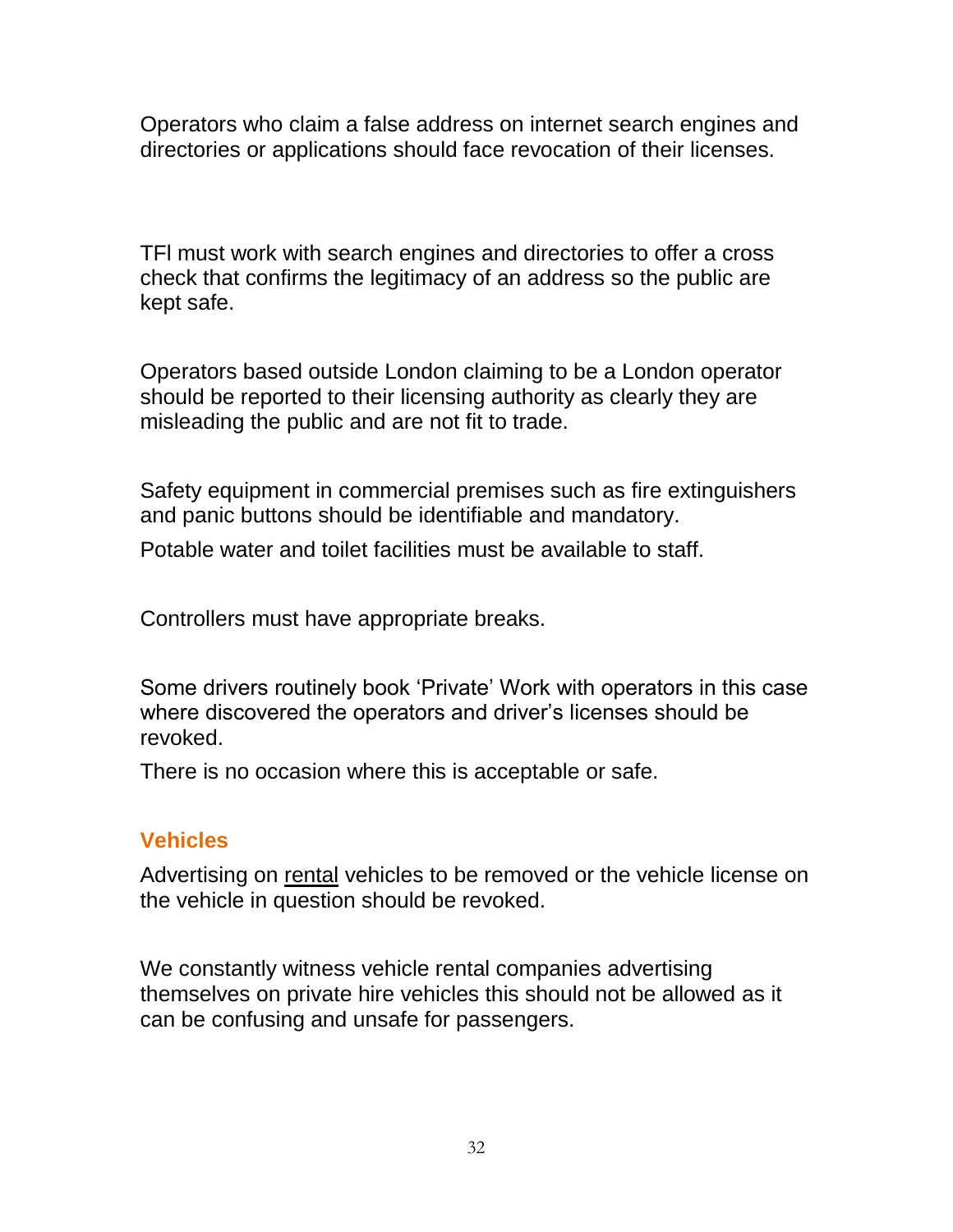#### **Drivers**

TFL must set a limit of how many licenses are allowed at any one time.

It is our opinion that rates will continue to be forced down and drivers will work excessive hours to try to make an income.

Driver caps could be reviewed on an annual basis but would create value in being a license holder once again which might improve income / standards and would help to support the dire situation black cabs are also facing.

If this is not practical we should look at vehicle caps.

We believe that TFL must assist in Lobbying for doctor's fees to be standardised for those applying for medical reports for their applications.

Additionally annual medicals should be refunded by TFL as this is an unfair extra charge.

Applications need clearer sections with regard to optical tests.

#### **General**

Mobile devices tracing journeys must have the facility to keep journey data should signal or battery failure occur.

A driver using a mobile device must have means to keep the device charged and available to accept and complete bookings at all times.

Preferably a separate GPS should be used for navigation purposes when necessary and located safely in the vehicle.

For all Operators a Data Protection Certificate should be required creating a further level of protection for the public.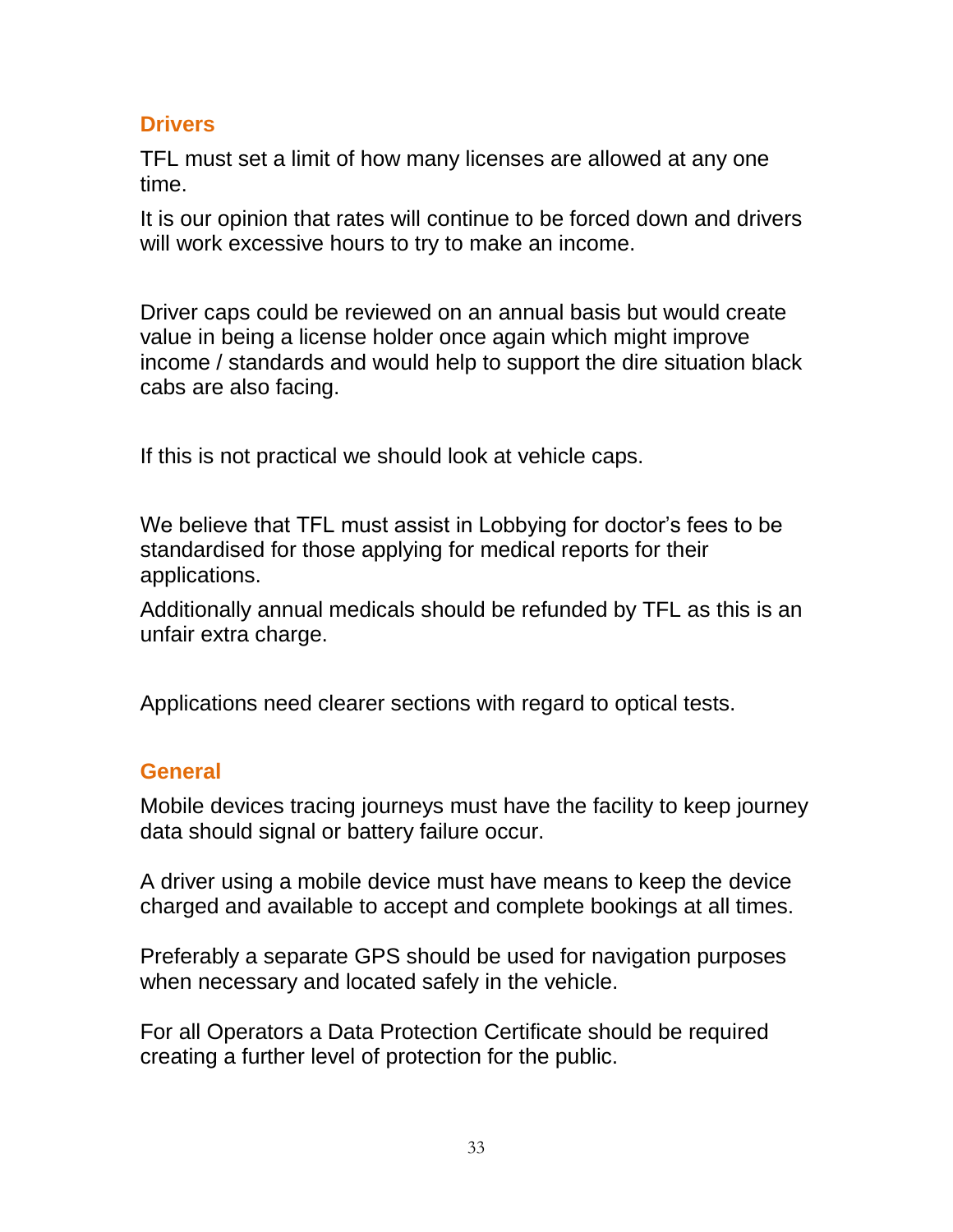There and Then bookings need to be outlawed for Private hire.

Individuals who are approached by a driver offer a then and there booking or suspect a driver of strategising to offer a then and There booking should where possible be encouraged to try to obtain evidence against the individual concerned providing it is safe to do so.

Only Taxis should be hired on a Then and there basis.

Individuals who accept then and there private hire drivers must understand that not only is the driver uninsured for the purposes of the journey but they could be vulnerable to attack and substantial harm.

Touting and clustering: Where drivers stand at a venue or location unless they can demonstrate they have a pre-booking they should be moved on or an exclusion zone be created.

Should a driver be found to have returned to the same location without a pre-booking they will immediately become liable to license revocation and where no license exists of endorsement to 12 Penalty Points.

In these cases Vehicles should be seized as they become proceeds of crime.

Minimum fares and E Hailing.

We believe there should be a minimum fare both in London and Nationally.

For Apps the minimum fare should be £9.00 this would prevent drivers from under earning especially those self-employed drivers.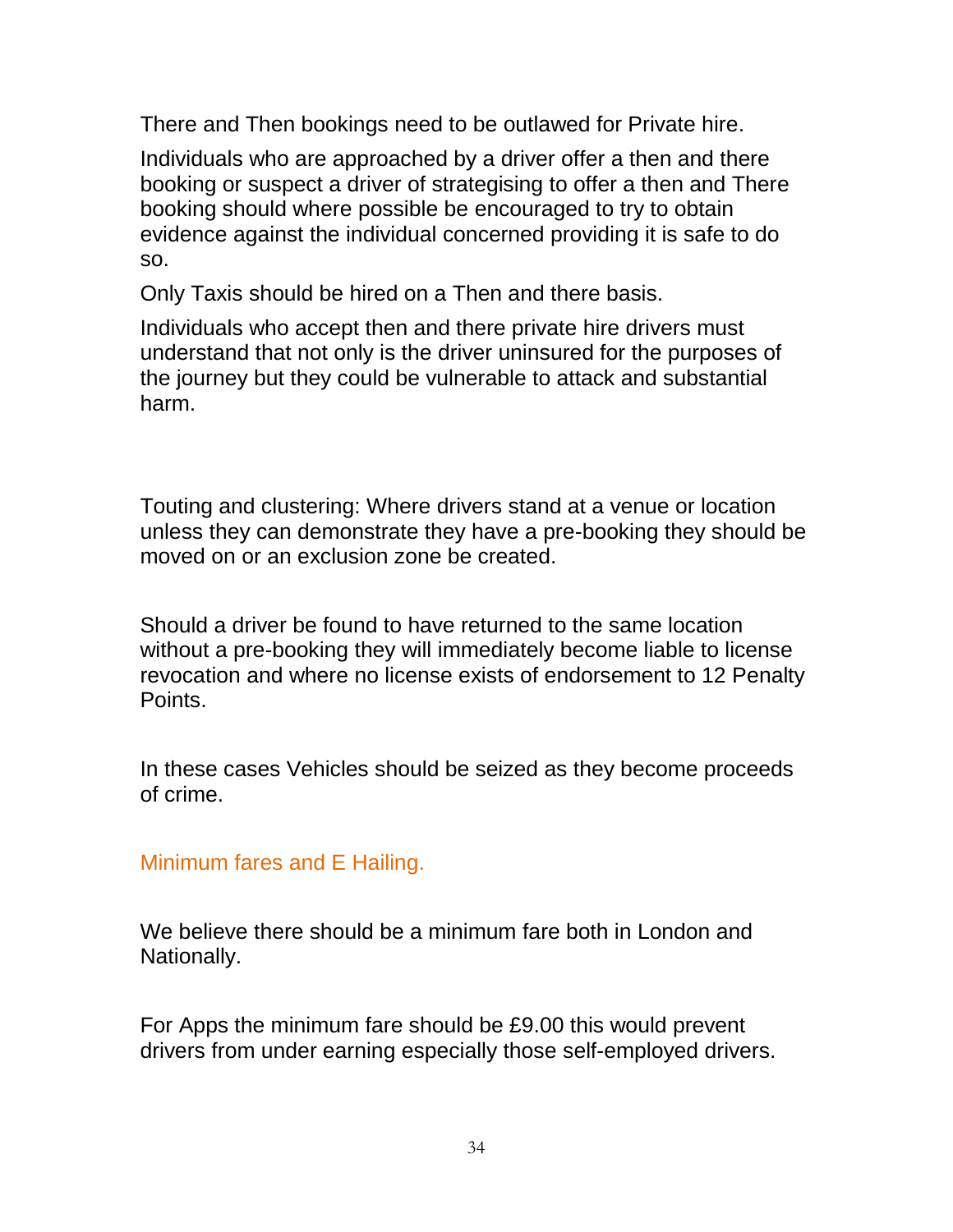#### Peddy Cabs Cycles and Novelty Vehicles.

No Bicycle or peddy cab or Novelty services should be available within the London environs and those who offer such as service should be prosecuted for plying for hire.

Bicycles, Peddy cabs or Novelty Vehicles operating in London ignoring the above should face arrest and seizure of their vehicles for obstruction.

#### Car Sharing Apps.

There are now a selection of applications and Websites which will allow private individuals to offer their car as a shared ride without DBS or other checks.

We believe this is fundamentally unsafe and leaves individuals vulnerable to assault, burglary and other criminality

We would urge TFL to license these applications and websites and carry out the same checks on those offering private vehicles for gain.

We believe there is financial gain as a private journey undertaken by one's self is supplemented by a stranger then sharing the vehicle. This leaves the driver in a better financial position then they would have been should they have travelled alone or with family members.

By allowing access to a database of individuals to share this creates a pecuniary advantage.